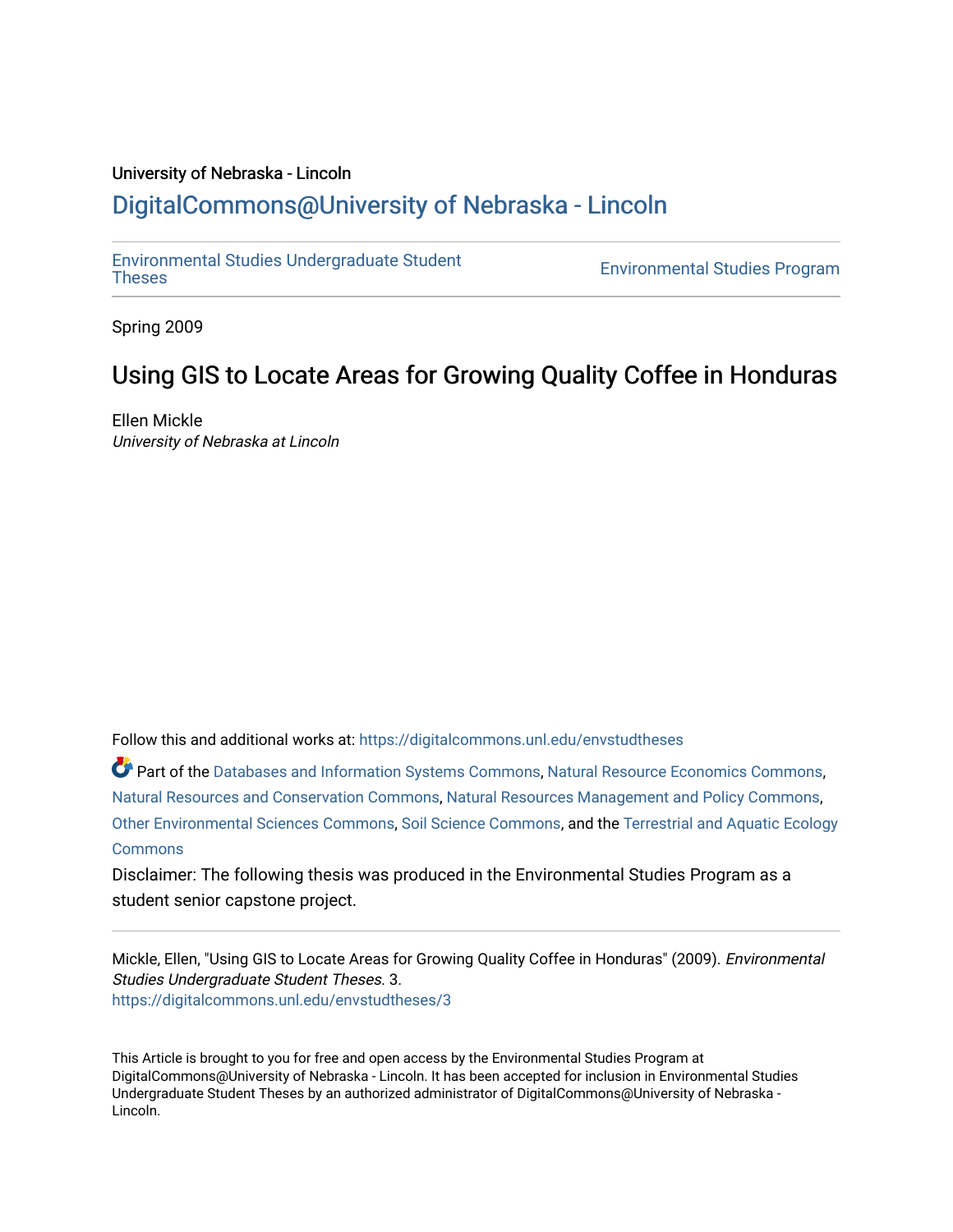### **USING GIS TO LOCATE AREAS FOR GROWING QUALITY COFFEE IN HONDURAS**

by

Ellen Marie Mickle

 Presented to the Faculty of The Environmental Studies Program at the University of Nebraska-Lincoln In Partial Fulfillment of Requirements For the Degree of Bachelor of Arts

> Major: Environmental Studies and Geography With the Emphasis of: Geography Minor: Community and Regional Planning

Under the Supervision of Dr. Wishart

Lincoln, NE

March 2009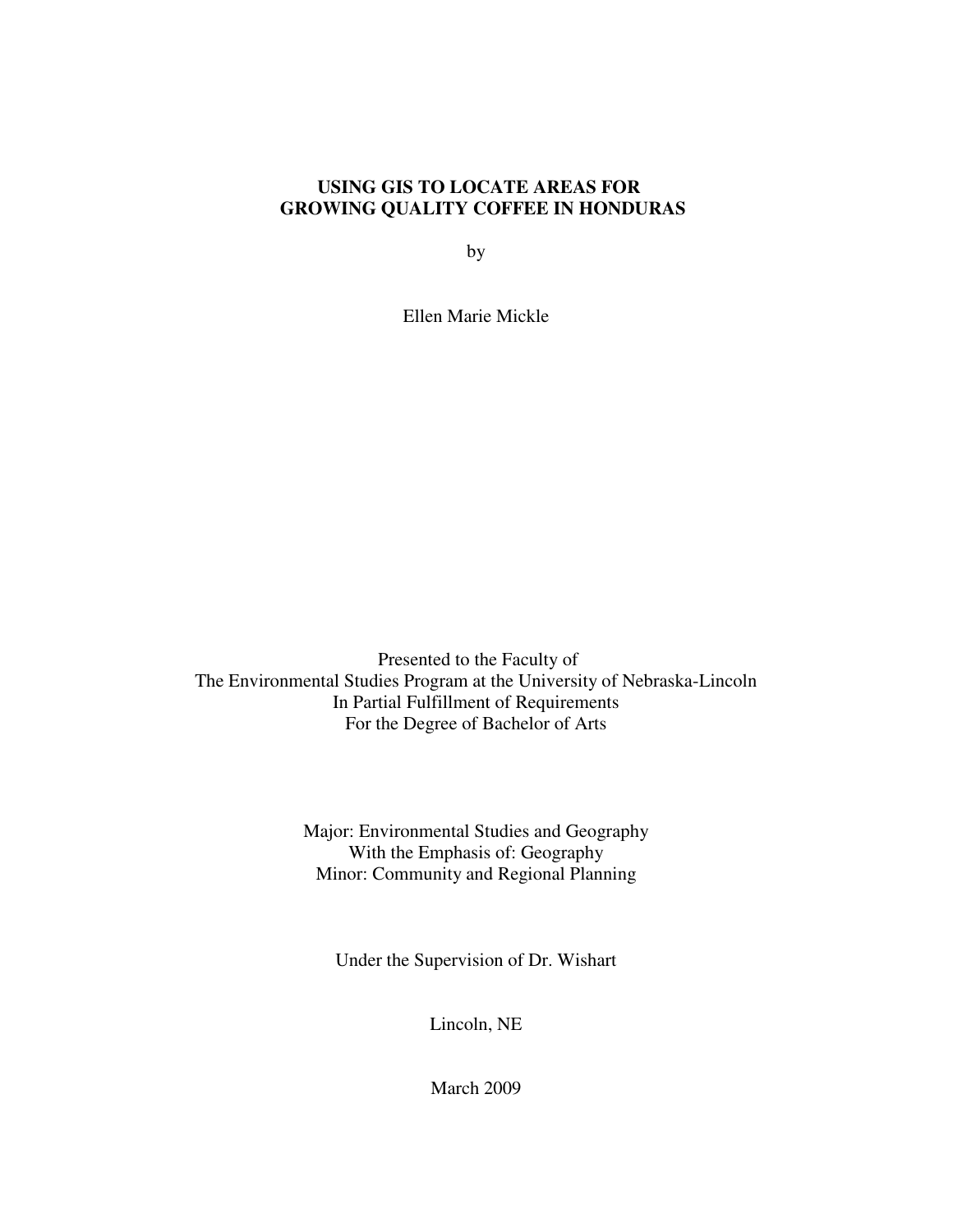#### USING GIS TO LOCATE AREAS FOR GROWING QUALITY COFFEE IN HONDURAS

#### Ellen Mickle, B.A. University of Nebraska, 2009

 *Advisor*: Dr. David Gosselin, University of Nebraska-Lincoln, School of Natural Resources, Professor of Geology  *Emphasis Advisor*: Dr. David Wishart, University of Nebraska-Lincoln School of Natural Resources, Professor of Geography  *Reader*: Dr. Kenneth French, University of Nebraska-Lincoln School of Natural Resources, Professor of Geography

#### **Abstract**

Small-scale coffee producers worldwide remain vulnerable to price fluctuations after the 1999-2003 coffee crisis. One way to increase small-scale farmer economic resilience is to produce a more expensive product, such as quality coffee. There is growing demand in coffee-producing and coffeeimporting countries for user-friendly tools that facilitate the marketing of quality coffee. The purpose of this study is to develop a prototypical quality coffee marketing tool in the form of a GIS model that identifies regions for producing quality coffee in a country not usually associated with quality coffee, Honduras. Maps of areas for growing quality coffee were produced with information on climate, soils, topography, areas vulnerable to environmental degradation, the location of current quality coffee farms, and infrastructure. The maps depict suitable coffee-growing land in portions of eight western Honduran departments.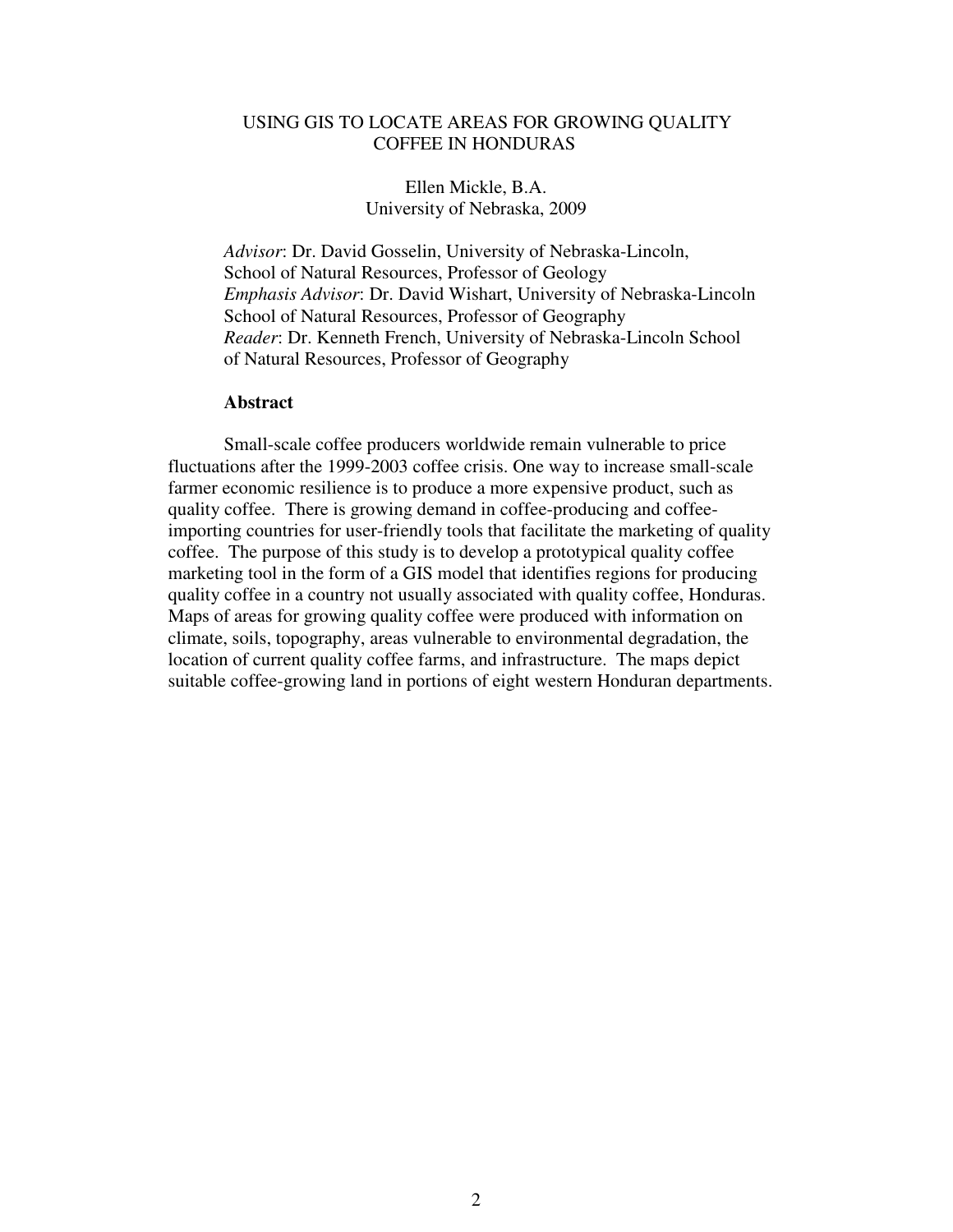## **Table of Contents**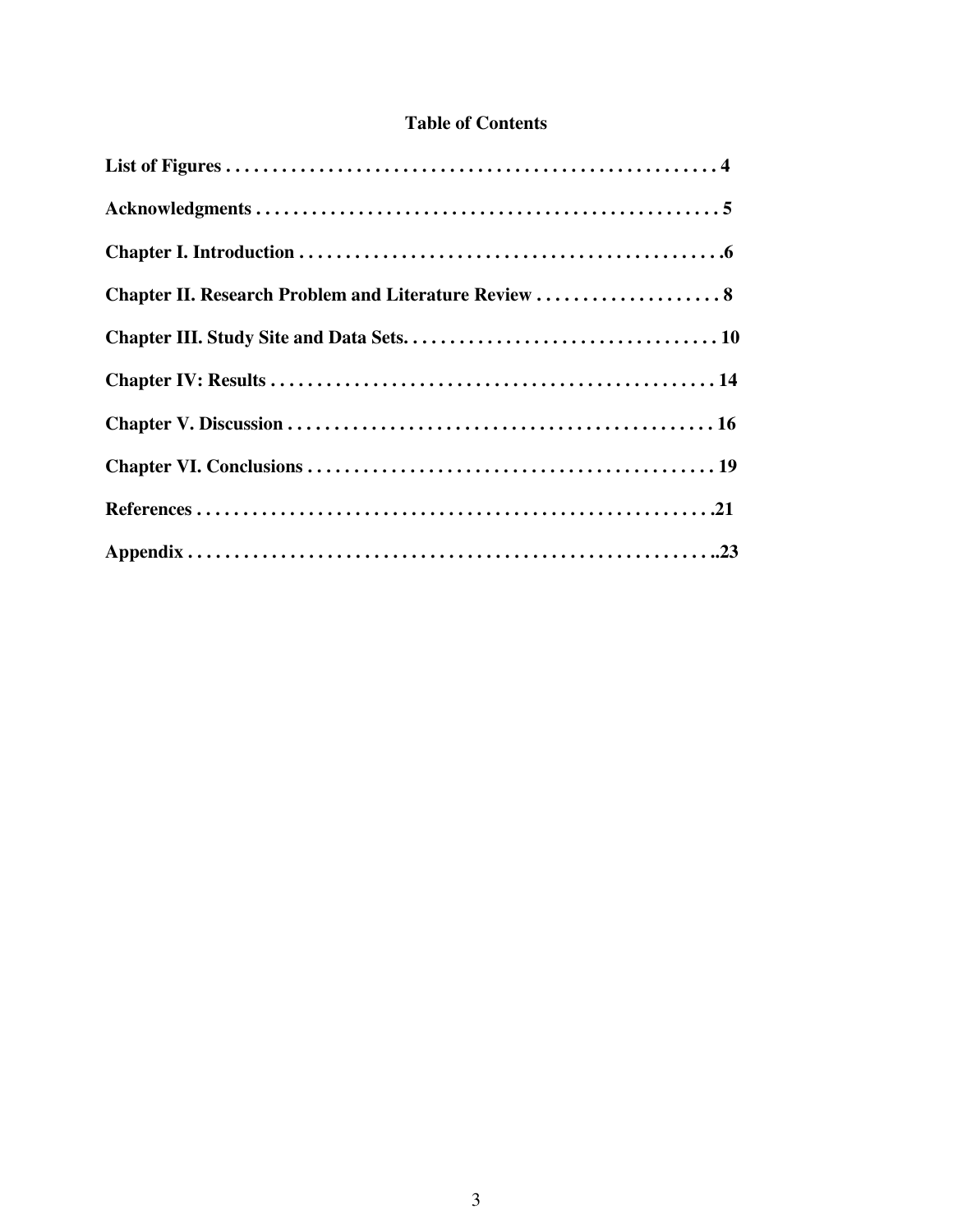#### **List of Figures**

Figure I: Study area; Central America shapefile

- Figure II: Departments with areas suitable for growing quality coffee
- Figure III: Comparison of thesis and Cup of Excellence 2008 Cooperative Demonstrated models
- Figure IV: Suitable quality coffee growing areas, current land use, and COE farms
- Figure V: Suitable coffee land not included in WWF conservation priority areas

Figure VI: Optimal regions for growing quality coffee

- Figure VII: Satellite image of suitable area for growing quality coffee
- Figure VIII: Lenca community location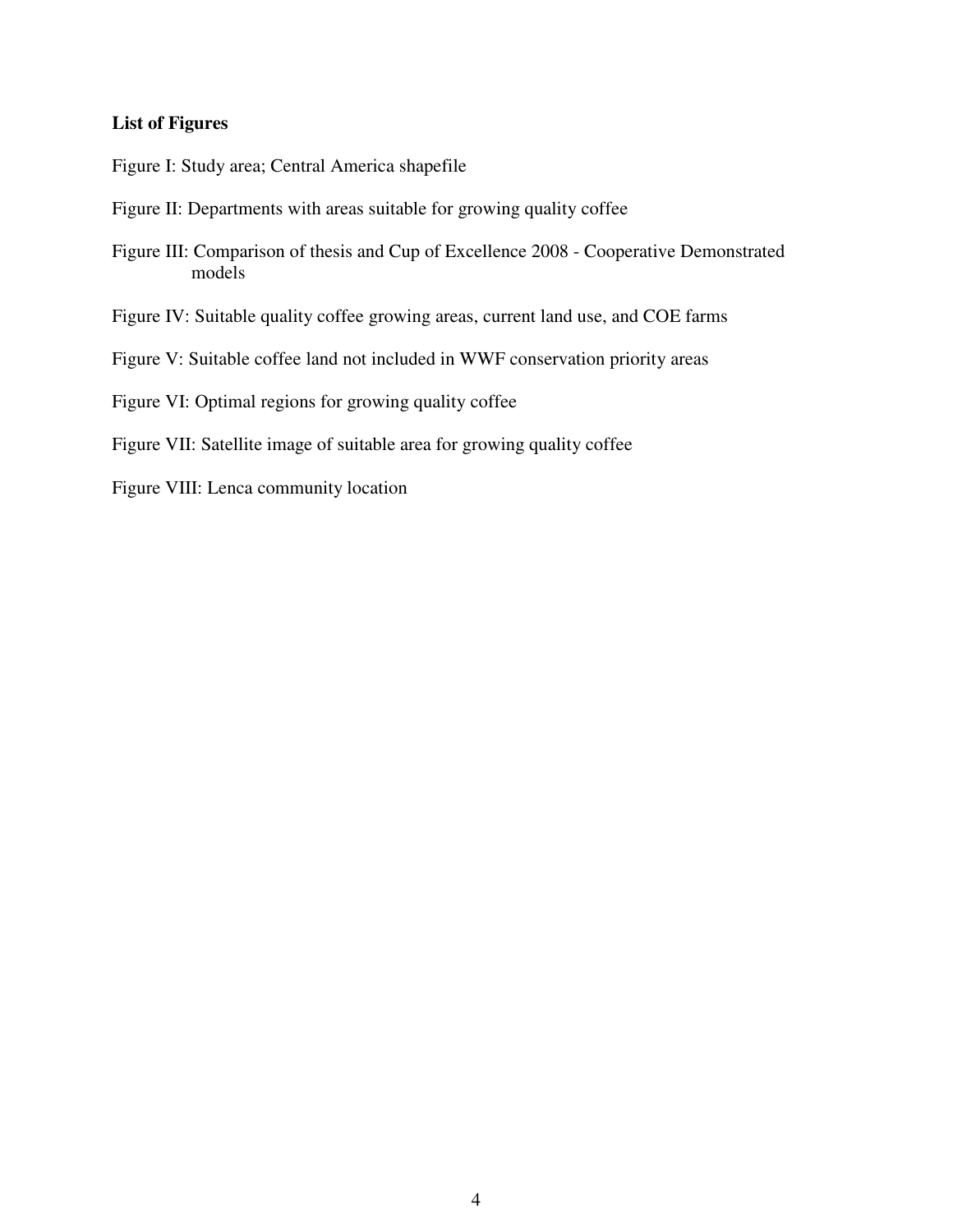#### **Acknowledgements**

Without the Cultiva Coffee owner Jon Ferguson's ideas and encouragement, this project's completion would not be possible. I would like to extend my warmest thanks to Jon and my advisors, Dr. Dave Gosselin, Ms. Sara Yendra, and Dr. David Wishart for their guidance and input. Special thanks to Dr. Jim Merchant and Natalie Umphlett for help in obtaining GIS datasets, and to Ms. Lesli Rawlings and Dr. Yunwoo Nam for assistance in GIS analyses. I would also like to thank Milda Vaitkus for assistance in gathering satellite imagery, Dr. Kenneth French and Dr. Richard Waldren for reading my thesis, Dr. Charles Francis for proofreading my methods, and Mr. Ian McCarthy for hosting Cultiva Coffee's Cup of Excellence sample cupping in February 2009. Special thanks to the faculty, staff, and caretakers of the University of Nebraska-Lincoln Architecture and Planning Hall, where I lived and worked during the completion of my thesis.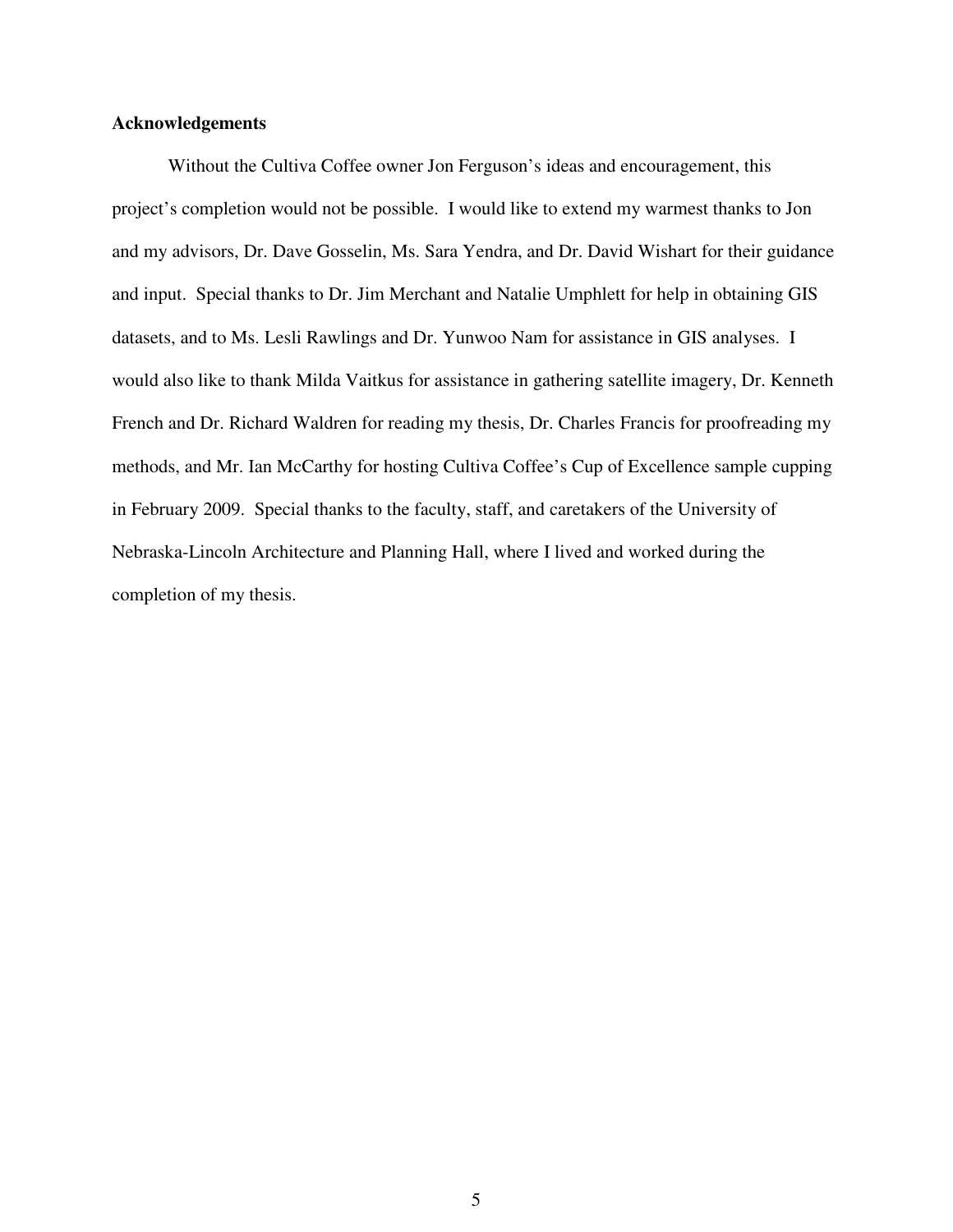#### **Chapter I. Introduction**

 Although coffee is one of the world's most popular drinks—over two billion cups are consumed every day—it is only grown between the Tropics of Capricorn and Cancer, and constitutes 50 percent of all tropical countries' exports. Coffee is the second most valuable and actively traded global commodity. However, inequitable profit distribution characterized the coffee trade at the end of the  $20<sup>th</sup>$  century: in the 1980s growers received 20 percent of profits from the coffee trade and in 2000 they received only 10 percent (Tucker, 2008). When global coffee prices reached 30-year price lows in 2002, 25 million households in coffee-producing countries were adversely affected. Coffee growers' disproportionate vulnerability to global coffee prices can be traced back to 1989, when the U.S. withdrew from the United Nations International Coffee Agreement-sponsored International Coffee Organization (ICO) and the ICO stopped regulating production and stabilizing prices. Throughout the 1990s coffee production soared beyond demand, especially in low-elevation countries with potential for large-scale mechanization. Roasters and retailers exploited the oversaturated market's plummeting prices, culminating in the 2002 price lows and resulting "coffee crisis" (Francis, 2006; Tucker, 2008).

International relief organization OXFAM (derived from Oxford-based famine relief committee established in 1942) has campaigned for change in the coffee industry since 2002, and welcomed the U.S.'s re-entry into the ICO in 2004. As coffee prices make a moderate recovery in the wake of the 1999 – 2003 coffee crisis, there is growing discourse about how best to protect developing countries dependent on the coffee trade from future market and policy failures. OXFAM identified market information as a key component to augmenting small-scale farmer resilience (Daniels and Petchers, 2005). This study considers the potential for increasing small-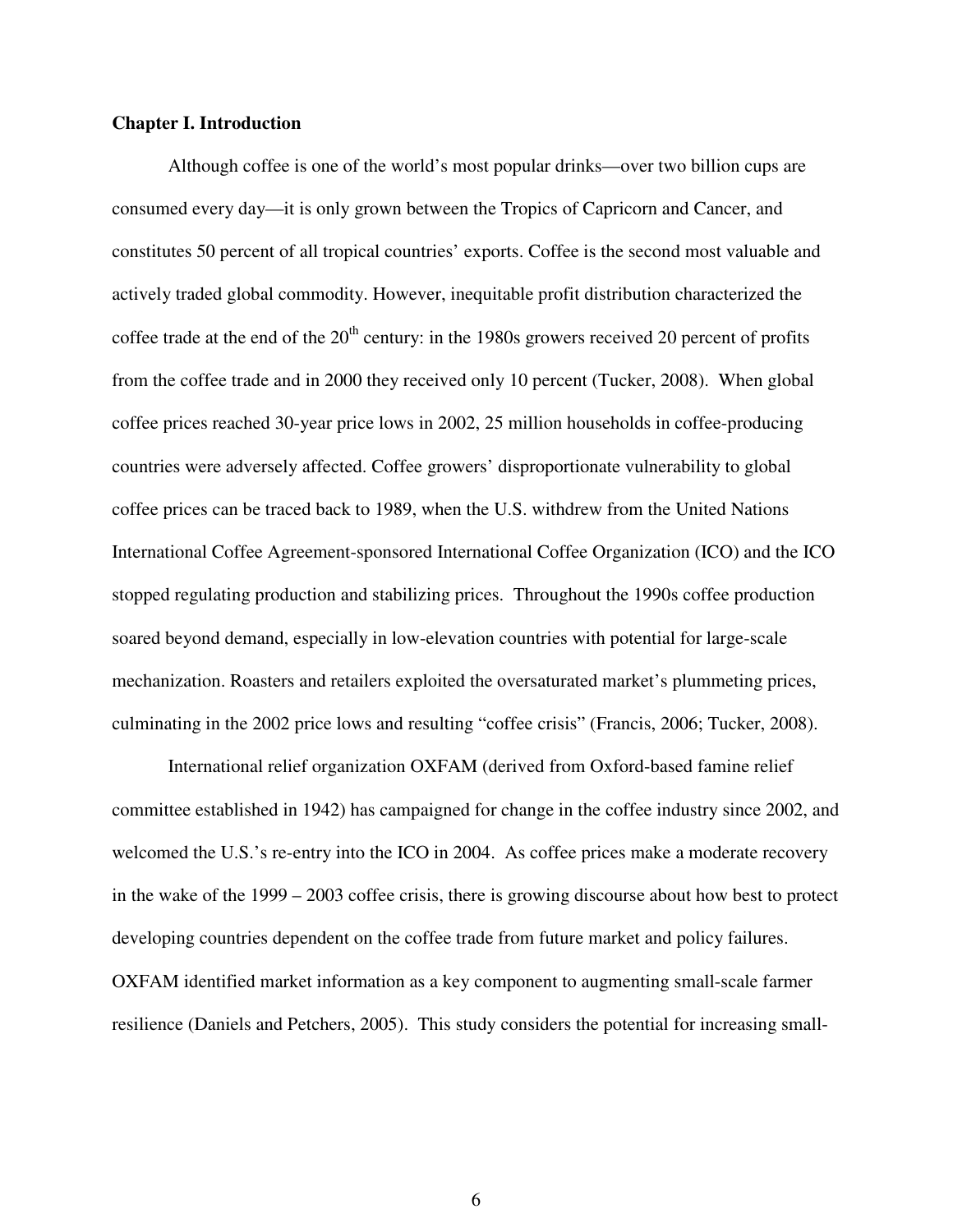scale farmer access to market information by developing a geographic information system (GIS) identifying suitable land for quality coffee production.

Quality coffee is distinguished from conventional coffee by its superior flavor and standards for production and trade, which tend to benefit the environment and increase farmer profits and resilience. Some examples of quality coffees distinguished by production standards include shade-grown, Organic certified, and coffee with intellectual property rights based on their region of origin, such as Hawaiian Kona. Quality coffees distinguished by standards of trade include Fair Trade certified coffees and coffee bought through transparency contracts which account for the fee or payment to each participant in the transaction. Gourmet coffee cuppings and certification schemes (e.g., Organic) are popular ways to market quality coffees, which are generally higher-priced than conventional coffees. To prevent another coffee crisis it is necessary to expand quality coffee production in the face of increased "sun-coffee" production, which contributes to deforestation and price volatility with its intensive cultivation and larger yields (tufts.edu, 2008). Quality coffee is best grown in mountainous countries because they possess the right altitude and climate for coffee cherry maturation and are incapable of the large-scale mechanized production found in low elevation tropical countries. Manual production is more sustainable than mechanized production because it reduces erosion potential and involves more discriminative harvesting.

 GIS can aid coffee farming by identifying and mapping factors that influence crop productivity. GIS in the technological sense has been defined as "a computerized system for the collection, storage, manipulation, and output of information that is spatially referenced," though some would argue that GIS encompasses enough theory to be considered a science (Obermeyer and Pinto, 1994). While GIS has not been used to site suitable land for growing quality coffee in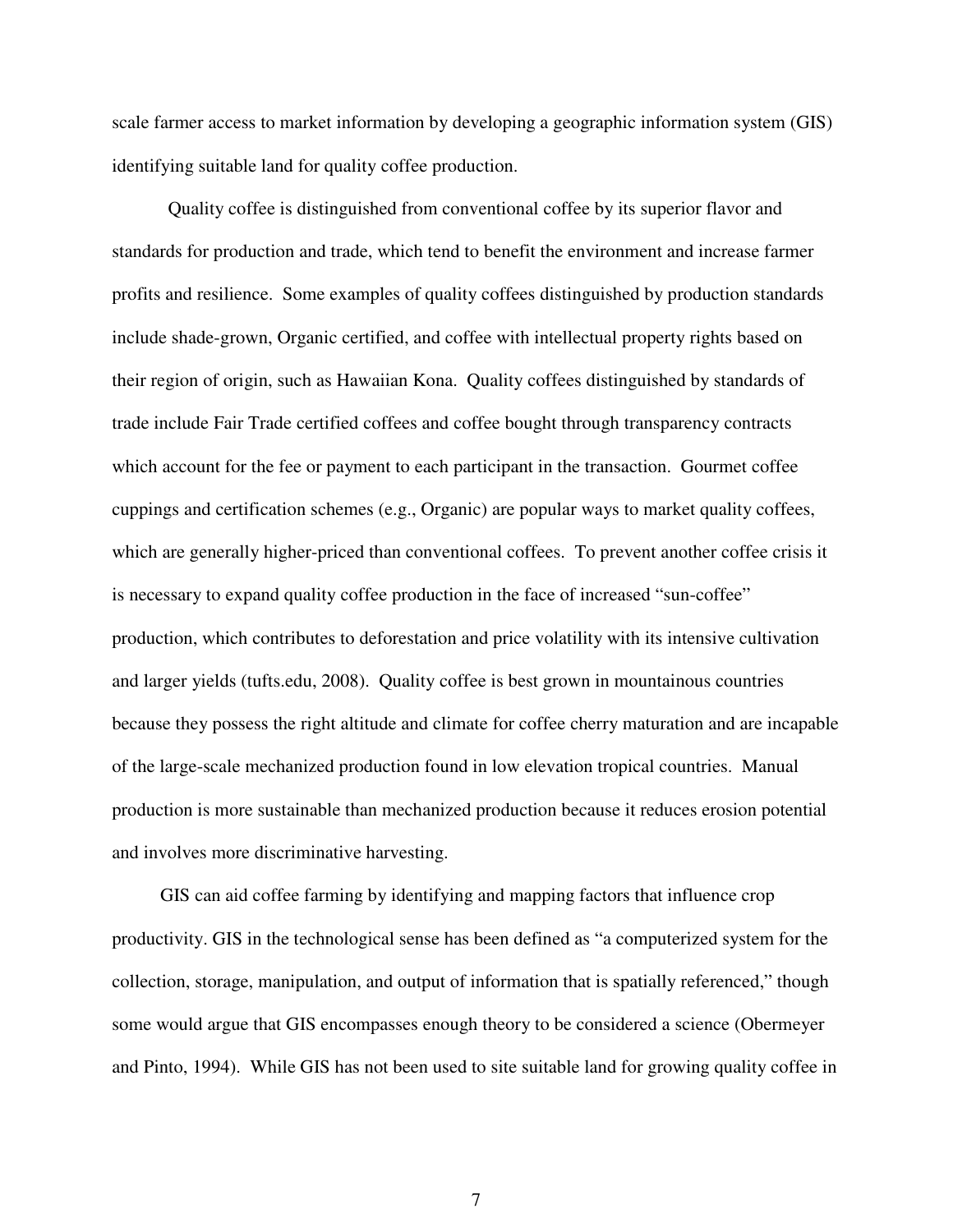Honduras, its application in other fields demonstrates its potential to do so.

#### **Chapter II. The Research Problem and Review of Literature**

The objective of this research is to determine if a GIS model will identify suitable land for quality coffee production in a country that is generally not considered for the international quality coffee market. GIS is used as a data synthesizing and decision-support tool in many fields. Land use planners use GIS to create spatial optimization models that synthesize data for several elements into clusters of favorable attributes to determine the best parcel of land for a certain use (Ligmann-Zielenska, Church, and Janowski, 2008). Natural resource planners monitor pollution with models that display the spatial distribution of the phenomena of interest and their corresponding weight of importance. For instance, University of Nebraska-Lincoln researchers studied groundwater pollution by identifying parameters necessary to facilitate pollution and assigned each a value and weight of importance (Aronoff, 1991). After each parameter's value was multiplied by its weight and added to the others, the end value represented each specific location's likelihood for groundwater contamination.

Quality coffee is already being grown in Honduras, yet small-scale farmers have little technical assistance in doing so compared with small-scale farmers in other countries. The U.S. Agency for International Development (USAID) finances a regional Quality Coffee Program, (QCP) which intends to increase the capacity of Central American and Caribbean countries to compete in the global quality coffee market. QCP activities are guided by its Marketing Advisory Group, including industry giants such as Sarah Lee and Volcafe, and by partnerships with a wide variety of businesses, governmental, and non-governmental organizations. Some current partnerships exist with coffee competitions such as the Star Cupper Program, certifiers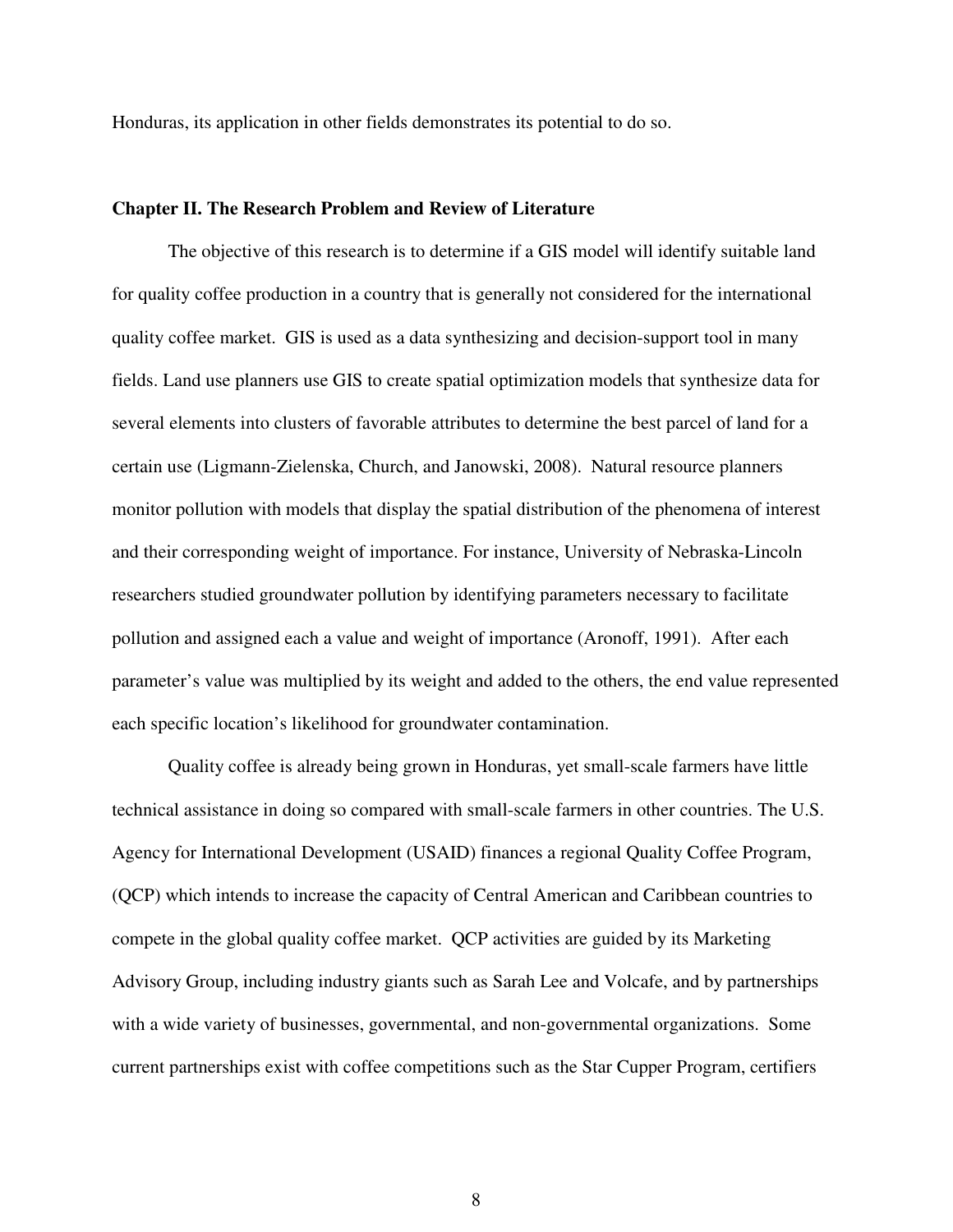such as the Rainforest Alliance, religious relief services, and the U.S. Geological Survey (USGS). In 2003, the QCP's first year of operation, the program's efforts to 1) connect quality coffee buyers with producers and 2) provide technical assistance to developers added an estimated total \$400,000 to small-scale producers' profits throughout the participating countries. The USGS offers extra technical assistance to QCP-participating countries Guatemala, Costa Rica, and the Dominican Republic with its provision of the GeoCafe internet mapping server. An internet mapping server is a software-based marketing and certification system enabling the sharing of GIS information over the internet. Leonidas Batista, head of the Coffee Board in the Dominican Republic, has stated "the new specialty coffee market demands timely and accurate information, the provision of which can be greatly facilitated by the use of information tools and data sets that can be integrated on the Web by Internet Map Servers" (USGS, 2005; esri.com, 2004).

A GIS tool like GeoCafe may be produced for Honduras from data on the country's range of variables desirable for quality coffee cultivation. A simple additive model of variables relevant to quality coffee production in Honduras, paired with spatial information on the location of operating quality coffee farms could assist in optimizing the location of new specialty coffee farms. The end product, a map and query tool of a country's regions for growing quality coffee, could potentially encourage landowners to consider growing coffee if they possess a coffeesuitable parcel of land and inform roasters of farmers growing desirable cultivars.

Desirable value ranges for data used in the GIS model were determined from literature on coffee growing conditions, and constitute the thesis model's physical feature suitability index. Physical features necessary for quality coffee production include: altitude range of 400 – 1700 meters; annual temperature range between  $16 - 24^{\circ}$  C; annual precipitation range of  $1,000 -$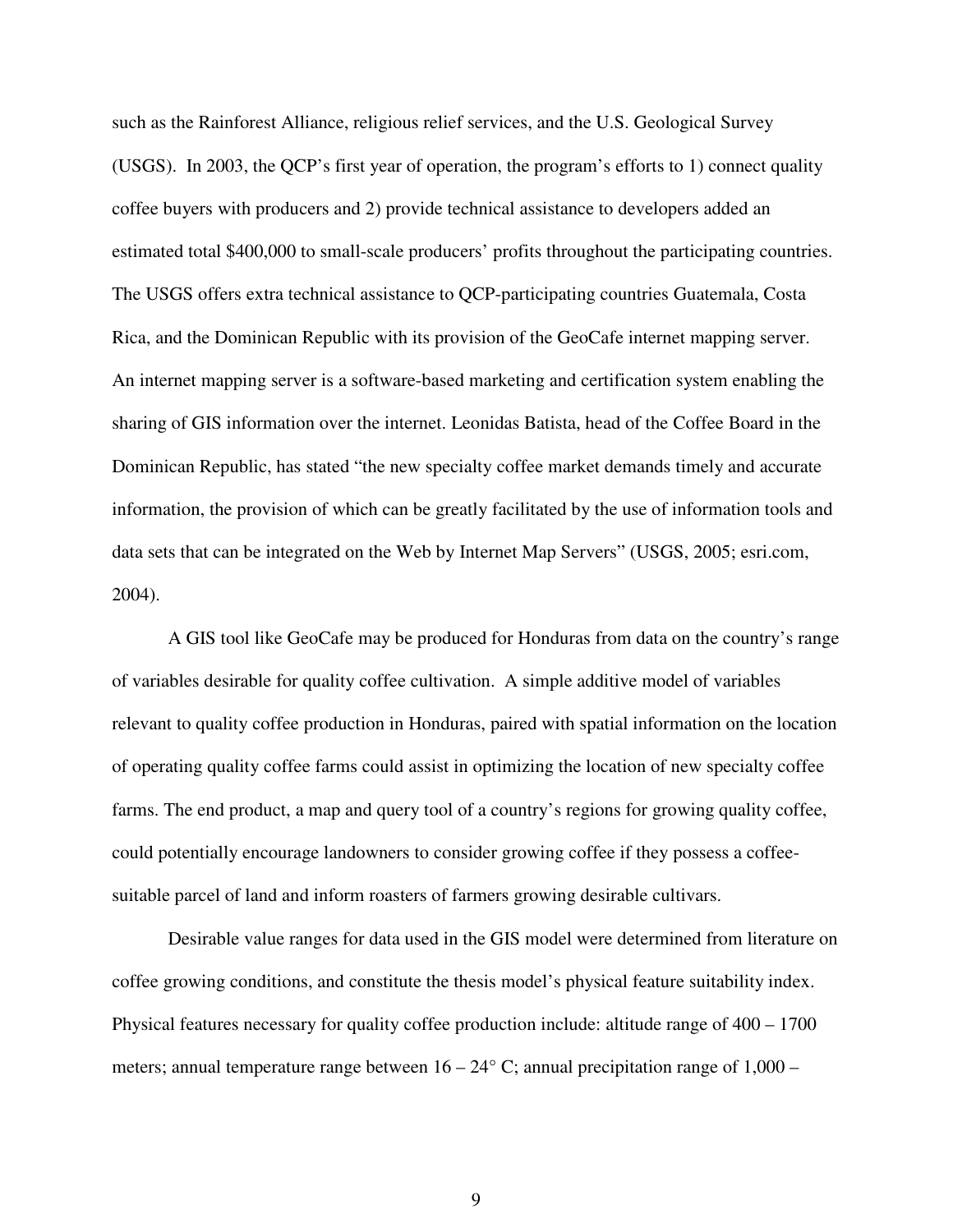4,400 mm; and gently sloping (5-24 percent), moderate to well-drained slightly pH-acidic (6-7) soils (Illy, 1995). Access to infrastructure can be the most important factor for small-scale quality coffee producer success. Proximity to roads, urban areas, and farms or cooperatives recognized for quality coffee production suggest acceptable accessibility to infrastructure. Current land uses and regions determined for conservation are also considered in assessing farm development feasibility (see Table 1 in Appendix for a list of variables).

In order to determine 1) if a GIS model identifying suitable land for quality coffee production can be produced for Honduras and 2) if room for expansion in Honduran quality coffee production exists, the afore mentioned necessary physical and infrastructural features were layered in a map and compared to areas where quality coffee is currently being produced in Honduras.



#### **Chapter III. Study Site and Data Sets**

**Figure 1** Location of Honduras

 My study area is located in Honduras, a fairly mountainous country that has temperate forests well suited for growing *Coffea arabica*, the most widely produced coffee species, for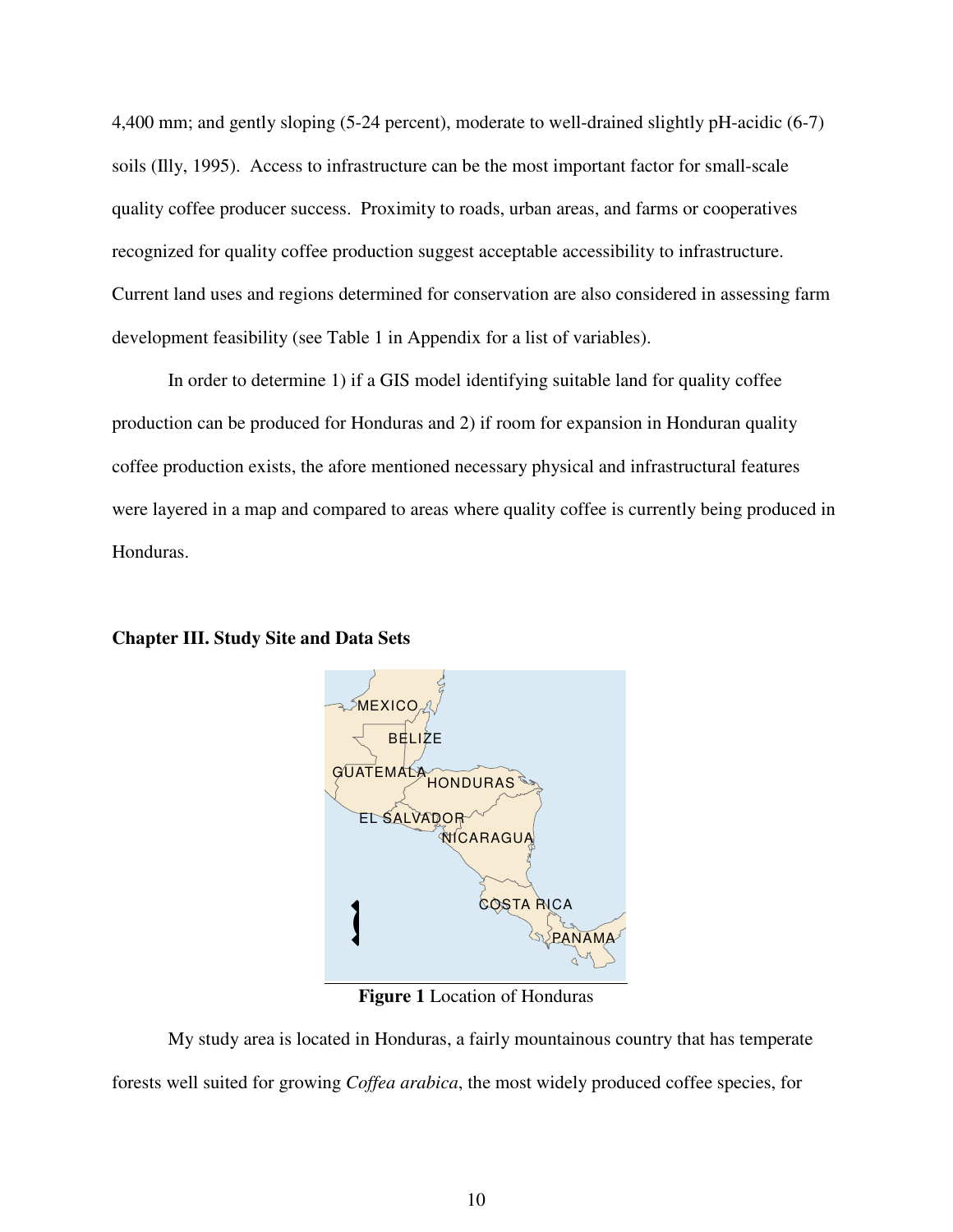manual harvest (Osgood, 2007). Aside from the promising physical features, Honduras is an intriguing study location because it rapidly grew from producing two percent of Central American coffee exports in 1940 to being the world's sixth largest coffee producer in 2007. Such rapid expansion of agricultural output, according to a 2008 report released by the U.S. Embassy, "is straining Honduran capacity to process the beans" (U.S. Embassy, 2008). Of all resources found to be in short supply, labor shortages appear to be the most challenging to increasing quality coffee production. Increasing numbers of Honduran laborers have been attracted to relatively stable, higher-paying occupations offered by factories in San Pedro Sula, opportunities in the U.S., or produce plantations in the Comayagua Valley near the center of the country. Labor accounts for one-third of small-scale producer costs, and ninety percent of Honduran coffee producers are small-scale. Improving small-scale producers' ability to produce a higher-priced product with adequate access to market information is essential to attracting labor and further investment in infrastructure (Tucker, 2008).

Honduras (15 N, 86.3 W) is slightly larger than the U.S. state of Tennessee and shares borders with Guatemala, El Salvador, and Nicaragua on the Central American isthmus. More than 53 percent of its 7.6 million citizens live below the poverty line, and roughly one million jobs depend on the coffee industry (U.S. Embassy, 2008). Elevation ranges from sea level to 2,800 meters and annual precipitation ranges from 1,000 to 2,800 mm in the interior mountains where coffee is produced (britannica.com, 2008). Forest cover and suitable climate have enabled quality coffee production in Honduras since coffee was introduced to Central America in the18<sup>th</sup> century. Recent developments have increased accessibility to its production and consumption. Assistance from state institutions like the Honduran Coffee Institute (IHCAFE), established in 1970, international coffee competitions like Cup of Excellence, operating in Honduras since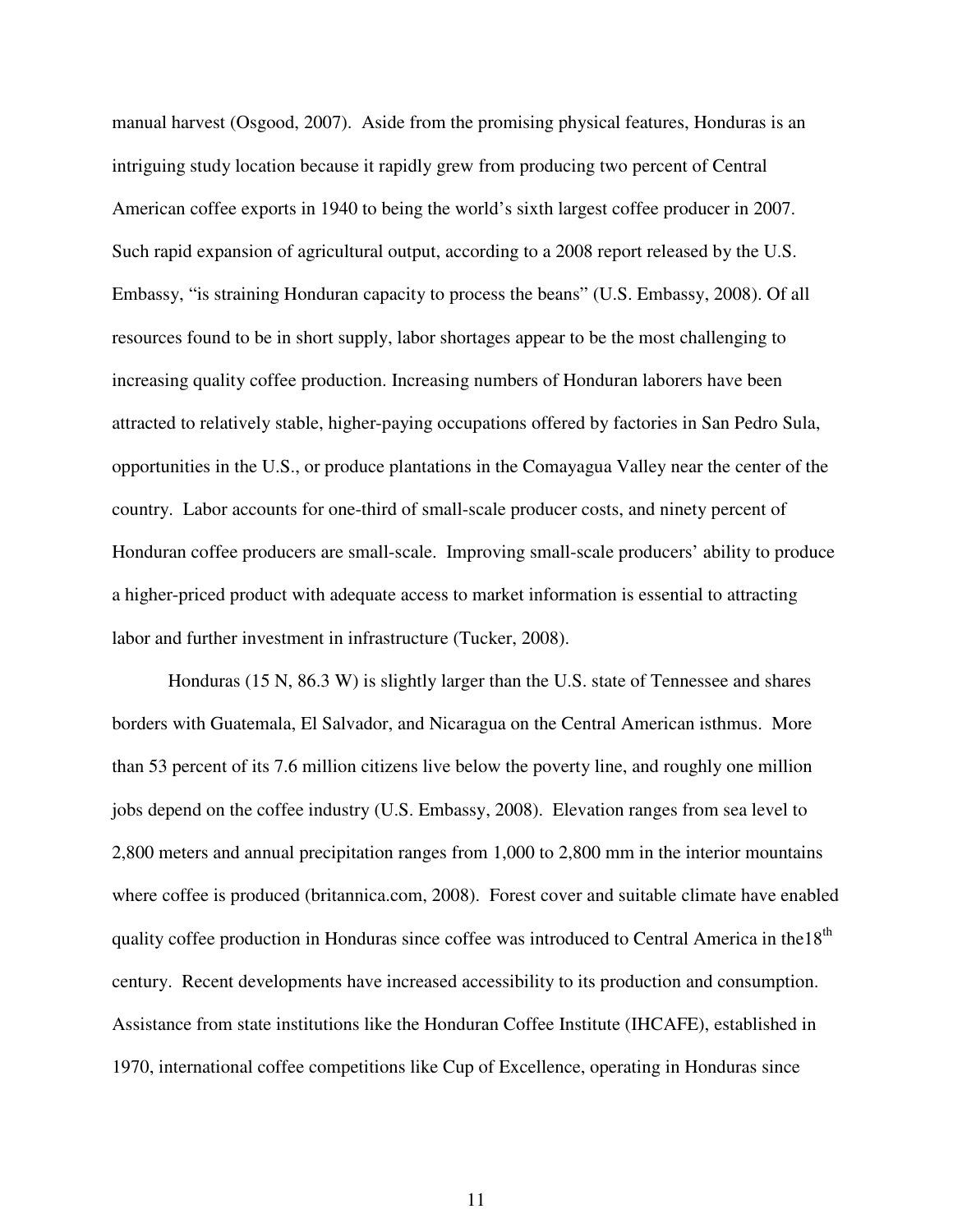2004, and wireless technology provide information and forums for producing and marketing quality coffee. The growing demand for quality coffee in the U.S. and Europe can find satisfaction with Honduran coffee; most of Honduran coffee is shade-grown and  $15 - 20$  percent is certified under a quality coffee scheme (U.S. Embassy, 2008).

The ArcGIS 9.3 software package was used for data compilation and analysis. All data used are in the World Robinson projection and World Geodetic System 1984 (WGS 84) Datum to ensure minimal cartographic distortion. Data sets obtained for analysis are as follows:

- Central America outline
- Honduras country and department outlines
- Monthly average temperatures 1998 2007 for 22 weather stations in Honduras, Guatemala, Nicaragua, and El Salvador
- NOAA Global Precipitation Normals 1961 1990 for 12 weather stations in Honduras, Guatemala, Nicaragua, El Salvador, and Cuba
- Elevation (90 meter DEM)
- Slope (percentage in meter units)
- Soil pH and drainage (Soil and terrain database for Latin America and the Caribbean SOTERLAC 1:5M resolution)
- Central American Vegetation and Land Cover Classification raster coverages
- World Wildlife Fund-designated conservation priority area raster coverages
- Roads (primary, secondary, and unclassified)
- 2008 Cup of Excellence (COE) coffee competition ranking farm locations
- Regional Cooperative for Organic Growers of the Mountains (RAOS) and New Eden Agricultural Cooperative Ltd. (COARENE) Locations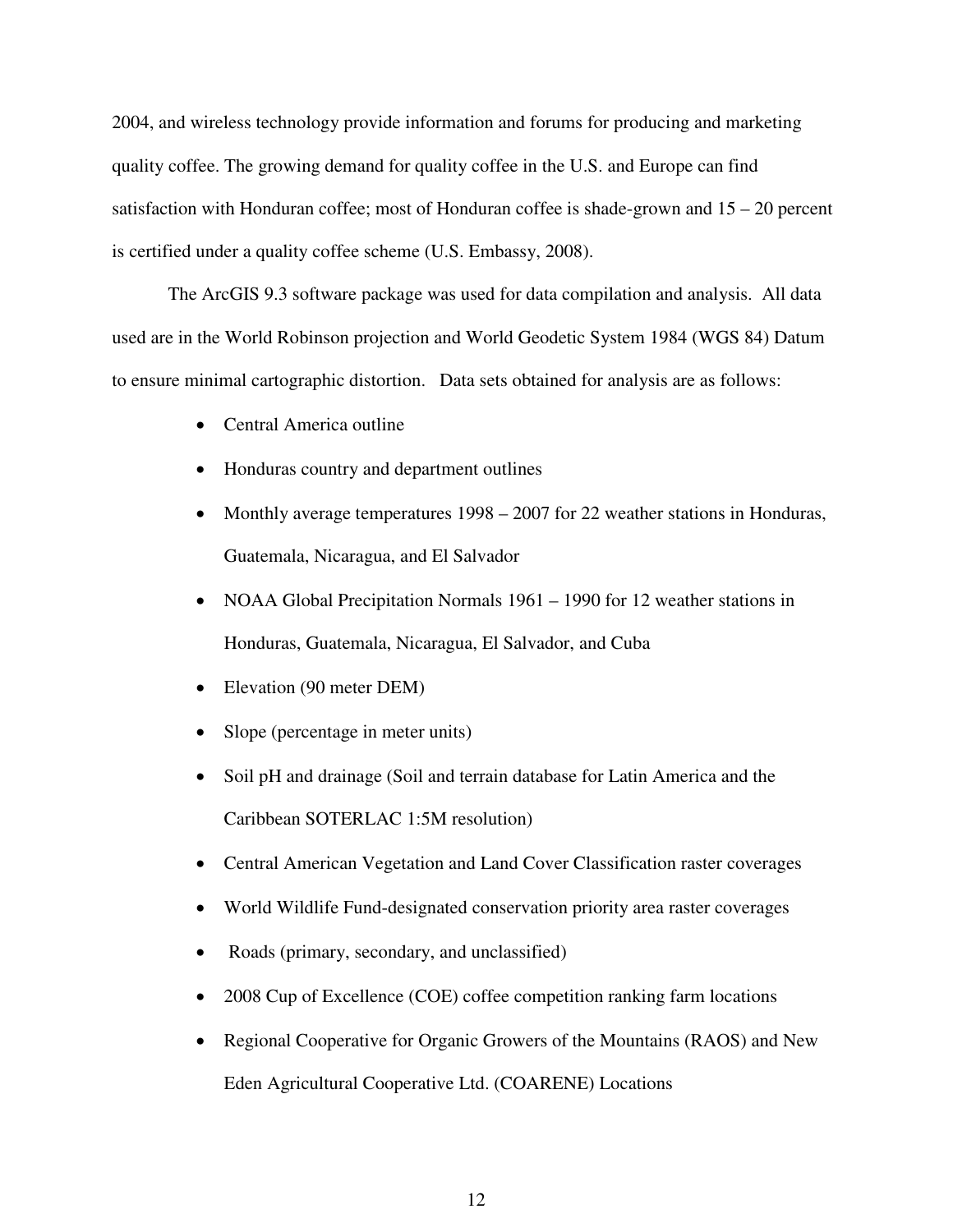#### • Satellite Image of current COE farm, La Guinellera

The above data sets were used to produce a "Thesis Model" of suitable land for quality coffee production through the following steps. Temperature decadal averages and precipitation 30 year normals values were interpolated with ArcGIS's spatial analyst inverse distance weighting (IDW) tool. The spatial analyst tool computed slope from a 90 m cell resolution digital elevation model (DEM). ArcGIS's raster calculator tool produced a suitability model of all areas encompassing desired data ranges, and was clipped out of intersected suitable pH and drainage polygons. Coverages of land use and ecosystems that the World Wildlife Fund (WWF) considers threatened or needing protection were overlaid with the initial suitability model to determine which risk areas should be excluded from the model. A one km buffer on roads demonstrated suitable areas' access to facilities and markets.

Physical feature ranges observed at the 26 top farms in the 2008 COE competition and two prominent Honduran coffee cooperatives determined the physical feature suitability index for a second model, "COE-COOP-Demonstrated Model." A second model displaying areas of current quality production and the physical conditions of those areas is helpful in calibrating the idealized thesis model (see Table 2 below for Model index comparison).

| <b>Variable</b>                          | <b>Thesis Model</b> | <b>COE-COOP-Demonstrated Model</b> |
|------------------------------------------|---------------------|------------------------------------|
| Altitude (m)                             | 400-1700            | 1220-1790                          |
| <b>Annual Temperature</b><br>Range $(C)$ | $16 - 24$           | 18.6-25.2                          |
| Annual Precipitation (mm)                | 1000-4400           | 892.8-2592.7                       |
| Slope (percent)                          | $5 - 24$            | $3.1 - 51.8$                       |
| Drainage                                 | moderate-well       | well-excessive                     |
| pH                                       | $6-7$               | $6.5 - 7.1$                        |

**Table 2**: Physical Feature Suitability Indices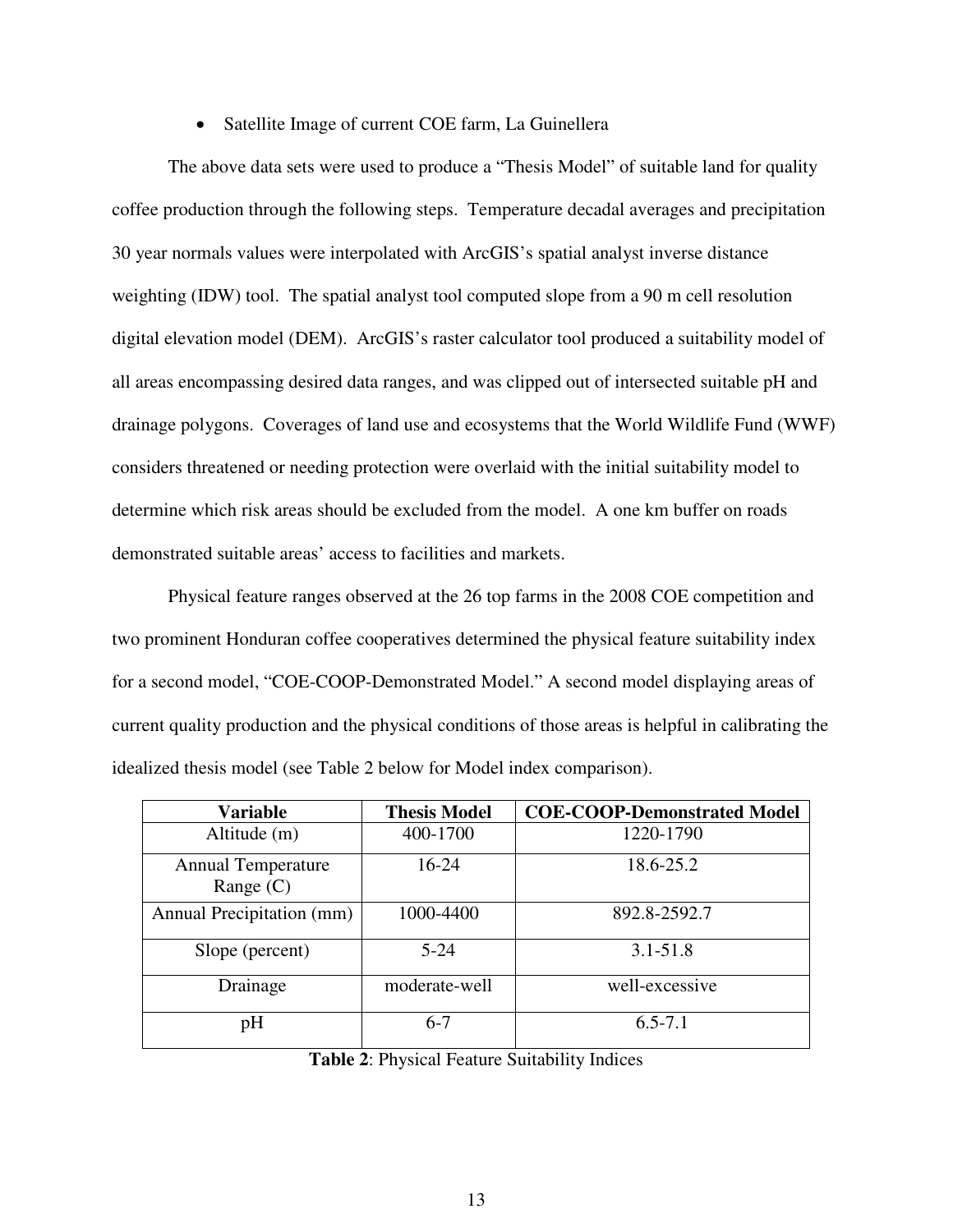A cupping at Cultiva Coffee in Lincoln in February 2009, hosted by Ian McCarthy, sampled coffee from the top five COE farms of 2008 and added an extra dimension of research to determining Honduras's potential for quality coffee production by 1) indicating the level of quality currently offered by Honduran producers and 2) exhibiting altitudinal affects on flavor quality. Expert roaster Ian McCarthy provided flavor profiles for the second through fifthranked farm samples. The second through fourth-ranked farms are in the Santa Barbara department, and the fifth is in the La Paz department.

Error is inherent in data sets and analysis methods used. The only available climate data for Honduras are outdated, slope and elevation values were derived from a coarse 30m x 30m cell resolution grid, and actual locations of COE farms were approximated to the nearest municipality given. Inverse distance weighting analyses of climate data may slightly depress value ranges and have other error potential.

#### **Chapter IV. Results**

The Thesis Model found suitable areas for growing quality coffee in portions of eight western Honduran departments: Santa Barbara, Copan, Ocotepeque, Lempira, Intibuca, La Paz, Comayagua, and Francisco Morazon. The COE-COOP-Demonstrated Model found suitable areas for growing quality coffee in these eight departments as well as three others; Yoro, Olancho, and El Paraiso (see Figures 2 and 3). There is considerable overlap between the two models' findings, but the COE-COOP-Demonstrated Model found more suitable areas, most likely because of its physical feature index's lower precipitation ranges and steeper slope ranges.

The suitable area found through the Thesis and COE-COOP-Demonstrated models looks small in relation to the country's total area. When examined with ArcGIS's measuring tool it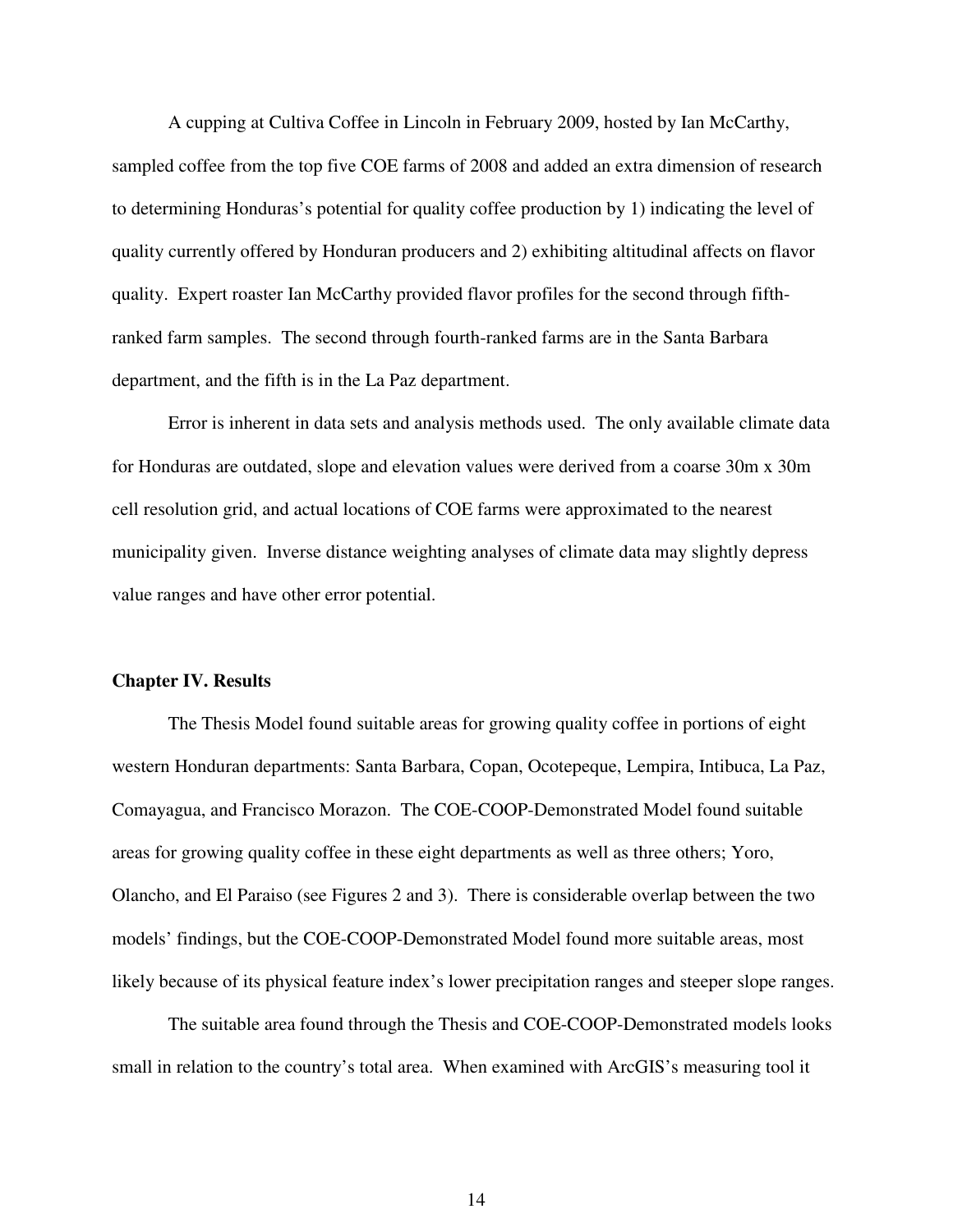appears that the smallest suitable parcels are at least 500 ha, or almost 16 times the largest size of a typical small-scale coffee farm (small-scale farms are usually less than 30 ha; one ha is a little smaller than two U.S. football fields). Suitable parcel sizes for both models may be due to error from using 90 m cell resolution data, or may fairly accurately reflect the physical features where they are located. Land use coverage indicates the areas found suitable by both models are in the sparsely inhabited, forested interior mountains where most coffee is currently grown (see Figure 4).

Most of the land found suitable by the two models is in the dry, montane, or pine-oak forests, which have earned conservation priority from the WWF (see Figure 5). In fact, most of Honduras, including the capital Tegucigalpa and economic center San Pedro Sula, is covered with conservation priority areas. The Thesis Model's suitable areas within conservation priority areas cannot reasonably be excluded from prospective farm development because less conservation-friendly activities, such as urban development, are currently taking place in those areas. However, the Thesis Model's suitable areas that are not in conservation priority areas should be considered optimal locations for prospective farm development (see Figure 6). The Thesis Model's two suitable parcels (totaling approximately 1,000 ha) that are not in a conservation-priority area are in the northwestern part of the country, in the Santa Barbara department, where many top-ranking COE farms are currently located, including 2008 participants El Guinellera, San Jose, and El Plan. El Guinellera and El Plan farmers spend about an hour transporting the coffee harvest by pickup to the nearest facility or exporter, and all farms are interested in agro-forestry, or growing diversified products on their land, such as timber. A satellite image of the La Guinellera farm area, viewed from 15.19 km altitude, indicates forested, mountainous terrain in that region, with infrastructural access to the northwest (see Figure 7).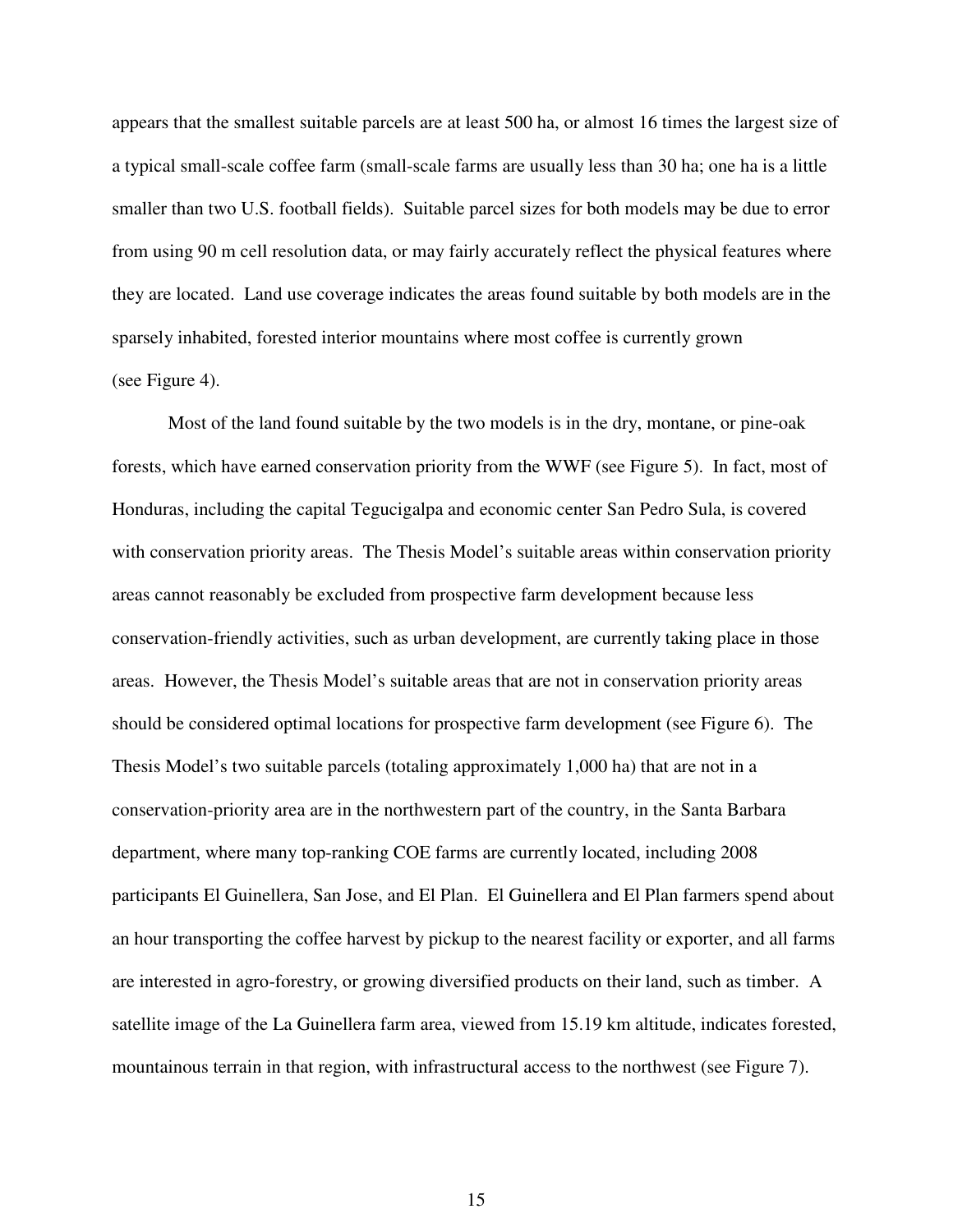These observations suggest current quality coffee farmers near the Thesis Model optimal locations have a shared need for transportation and an interest in sustainable agriculture, and indicates a potential for the formation of cooperatives in that part of the Santa Barbara department. Cooperatives benefit farmers through the use of shared facilities and education on farming, and therefore constitute an important infrastructural asset to small-scale quality coffee farm development.

#### **Chapter V. Discussion**

The overlapping and mutually exclusive suitable areas for quality coffee production found by the idealized Thesis Model and the demonstrated COE-COOP Model raise important considerations regarding the research problem: to determine 1) if a GIS model identifying suitable land for quality coffee production can be produced for Honduras and 2) if room for expansion in Honduran quality coffee production exists. According to the considerable overlap between the two models' suitable areas, it appears that a fairly accurate GIS model identifying suitable land for quality coffee production can be produced for Honduras from data available online. The Thesis Model suitable areas not overlapped with COE-COOP Model areas, such as in northern parts of the Francisco Morazon department, suggest there may be room for expansion in Honduran quality coffee production. COE-COOP Model suitable areas not overlapped with Thesis Model suitable areas, such as in the Yoro-Olancho-Comayagua-Francisco Morazon border area near the country's center, suggests that the Thesis Model's physical feature index suitability ranges may be too stringent (see Figure 2).

The Thesis Model and COE-COOP Demonstrated models have distinct strengths and weaknesses. The Thesis Model, based on averaged, idealized conditions observed in tropical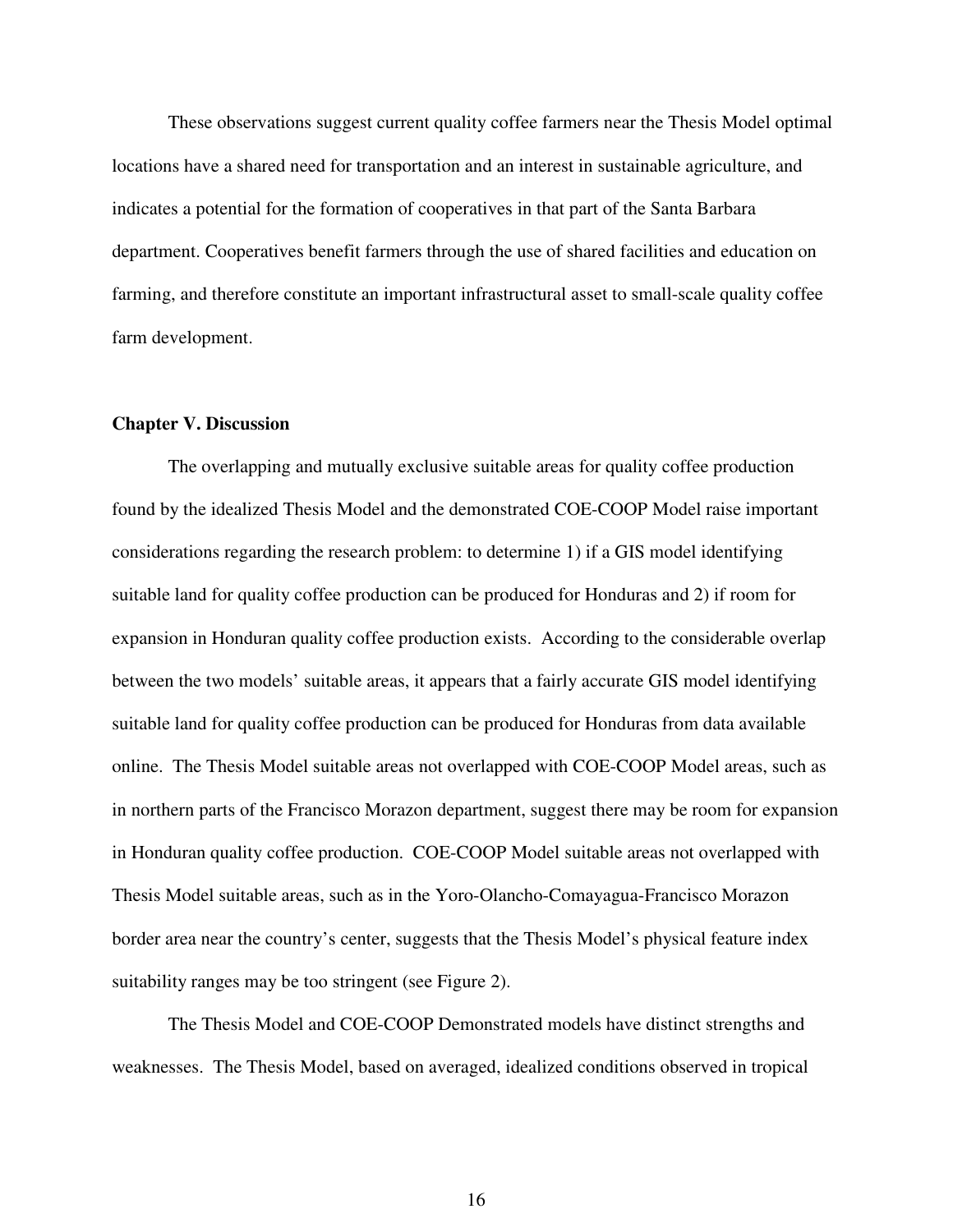coffee-producing countries, serves as a sufficient baseline for assessing Honduras's general prospects in growing quality coffee. However, the Thesis Model may ignore features important to quality coffee production. For instance, the COE-COOP Demonstrated Model's physical feature suitability index required lower precipitation ranges and allowed for much steeper slopes. This may be due to the fact that Honduran farms 1) may not need as much precipitation as hotter, lower-elevation countries such as Vietnam and 2) can be productive in the presence of steep slopes because most producers employ manual care and harvesting. The COE-COOP Demonstrated Model, with its basis on areas where quality coffee is actually produced, is an appealing method for calibrating the idealized Thesis Model. The COE-COOP Demonstrated Model also identifies room for quality coffee production expansion by showing all the country's areas exhibiting physical features enjoyed by successful producers and cooperatives. While the COE-COOP Demonstrated Model shows a wider range of suitable areas, its basis on conditions observed at locations during one year may overstate the suitability of certain areas, if those areas enjoyed unusually pleasant climatic conditions, or perhaps an infrastructural benefit not exhibited in the physical feature suitability index (such as the aid of an agricultural extension worker).

The land suitability models produced should therefore be considered together to reduce the impact of respective flaws, and should serve as a preliminary test of a region's suitability and an encouragement to farmers owning land in areas deemed suitable. Actual farm establishment or conversion from conventional to quality coffee production requires a more holistic planning approach, including field surveys and studying indigenous or vernacular knowledge of the area's agricultural potential. Agricultural extension workers in the coffee industry are sometimes the most important factor in gaining recognition for producing quality coffee. For instance,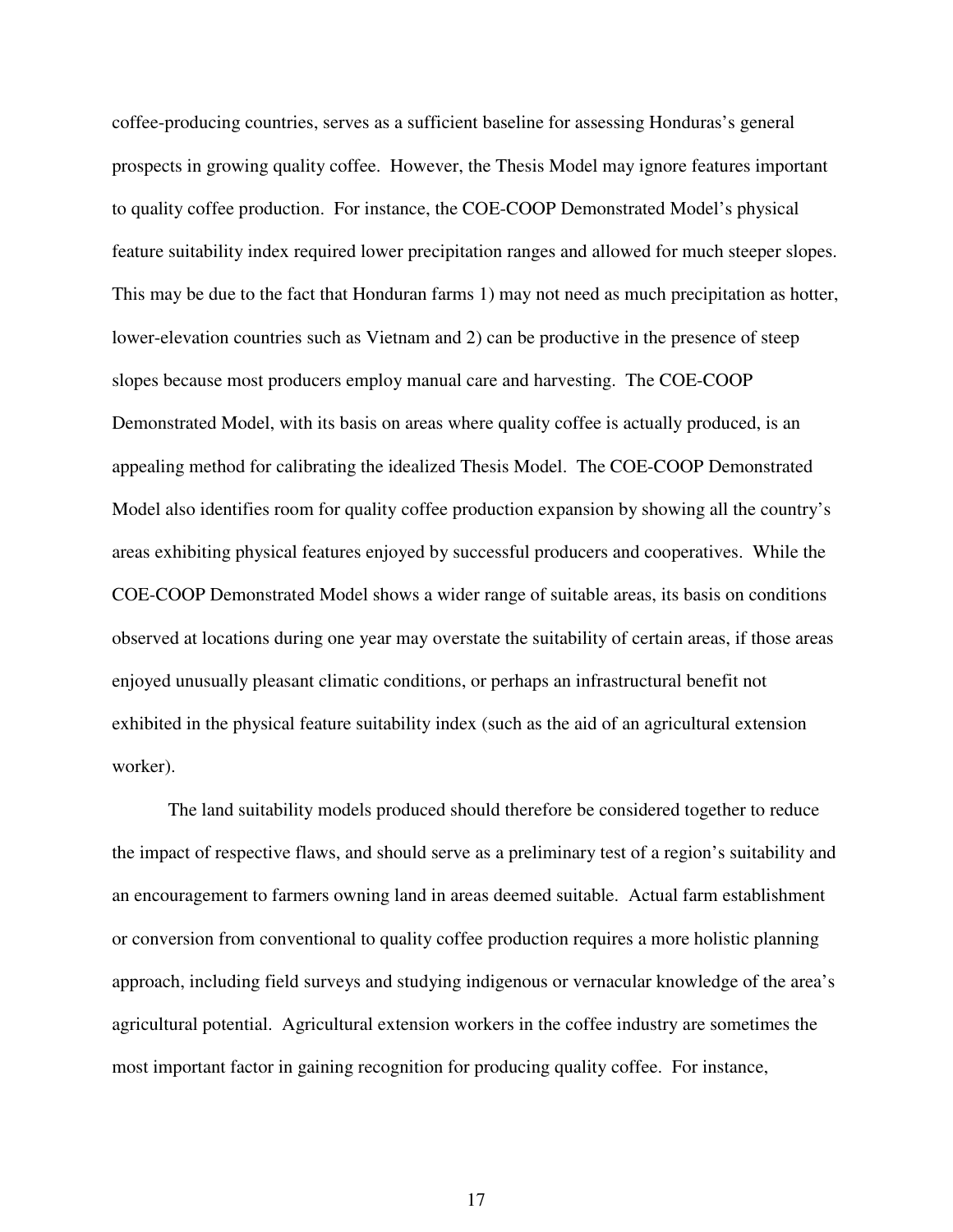producers near the city of Marcala (La Paz department, a two hour drive from capital Tegucigalpa) may have greater access to global quality coffee markets due to the German coffee connoisseur presence in that city since the early  $20<sup>th</sup>$  century, as well as a hundred year history of demonstration in what product European consumers desire. Marcala-based producers also have the opportunity of marketing their coffees under the Marcala intellectual property right, which is the first (2005) "denomination of origin to be officially registered in Central America" (U.S. Embassy, 2008).

There may be increasing interest in converting or starting quality coffee farms because of concern over the country's environmental degradation from unsustainable agriculture, increasing land titling programs since the passing of the Agricultural Modernization Law in 1992, and the continued funding of economic development programs like the Honduran Sustainable Development Network (Larson, 2006; Foundation Center, 2008).

A cupping of the top three Honduran COE farms in 2008 at Cultiva Coffee in February 2009 indicated that small-scale Honduran farms are currently producing world-class gourmet quality coffees. Expert roaster Ian McCarthy provided flavor profiles for the second through fifth-ranked farm samples. The second through fourth-ranked farms are in the Santa Barbara department (where the two Thesis Model optimal parcels are located), and the fifth is in the La Paz department. Mr. McCarthy noted the second-ranked farm sample had a sharp, bright, light body; the third-ranked possessed a sweet, round, full body with amazing balance; the fourthranked was dry, refined, acidic, and well-balanced with dark-chocolate flavors; and the fifthranked offered acidic, bright ripe fruit flavors. The second and third-ranked farms' flavor profiles correlate with generalized flavor profiles given for that altitude (the fourth and fifth are located above altitudes assigned generalized profiles); floral, berry and citrus flavors are inherent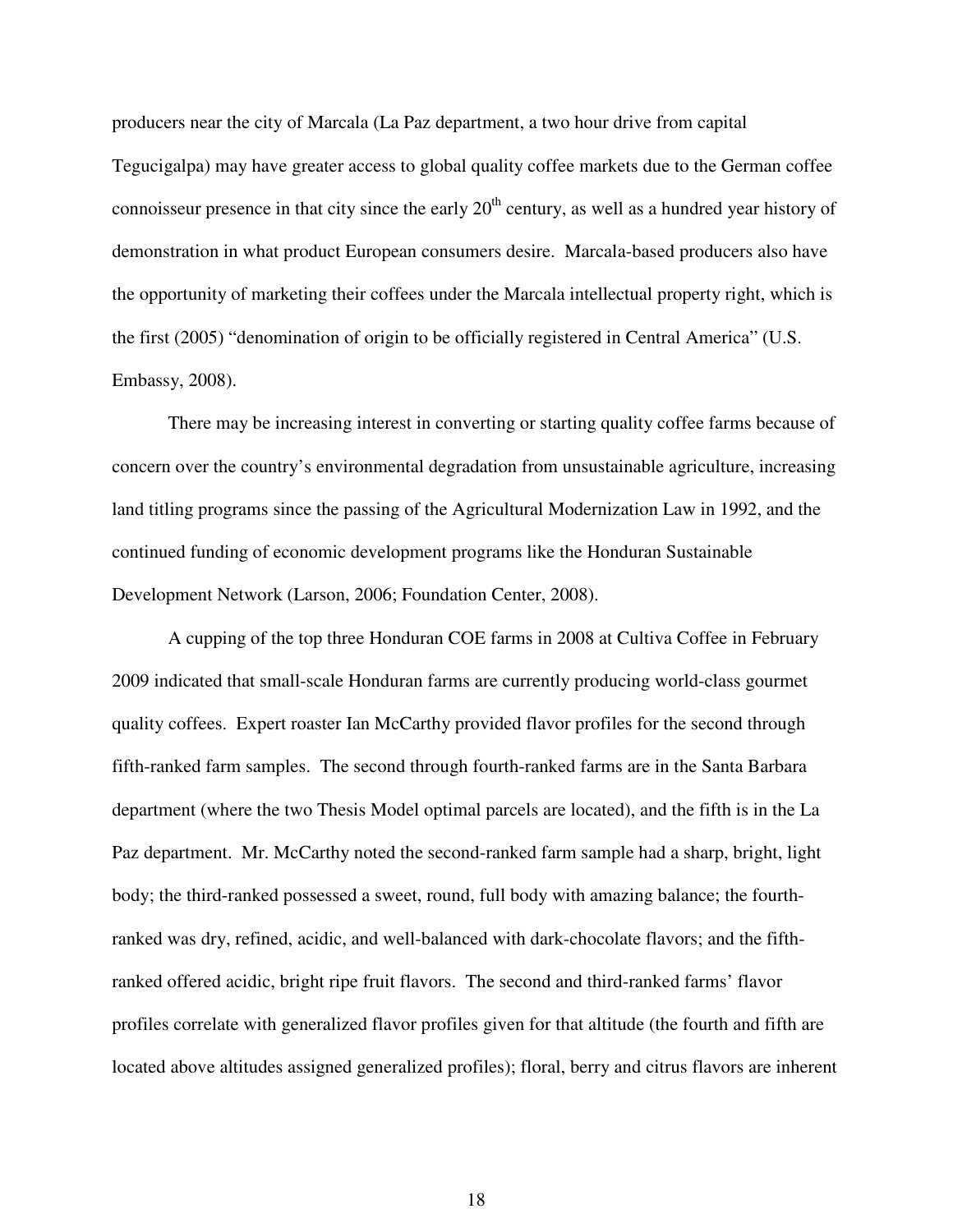to farms at 1500 m (just below second-ranked, just above third-ranked) and nutty flavors are more common to slightly lower-elevation farms at 1200 m (just below third-ranked) (terroircoffee, 2008).

 Further improvements on the model include obtaining higher-resolution satellite images of areas considered for quality coffee production, including data on soil types favorable to quality coffee production such as volcanic ash and loam, and further researching desirable proximity to roads and urban areas.

#### **Chapter VI. Conclusion**

With data on climate, topography, soil, areas vulnerable to environmental degradation, and infrastructure, the Thesis Model produced found a small region in western Honduras to be suitable for growing quality coffee. This area is near farms where quality coffee is currently being grown, and is moderately accessible to roads and urban areas.

The human dimension associated with the land found suitable by the Thesis Model raises important considerations. The Thesis Model suitable region encompasses two prominent coffee cooperatives, which provide necessary processing facilities to farmers. Also within the suitable area is the La Campa municipality of the Lempira department, home to the indigenous Lenca community (see Figure 8). Lenca peoples have been historically proactive in reforestation efforts, and if they are provided a tool for increasing the conceived value of a parcel of land, Lenca peoples could potentially protect more land from unsustainable production typically promoted by democracies catering to the electorate, or current generation (Tucker, 2008; Wood and Waterman, 2008).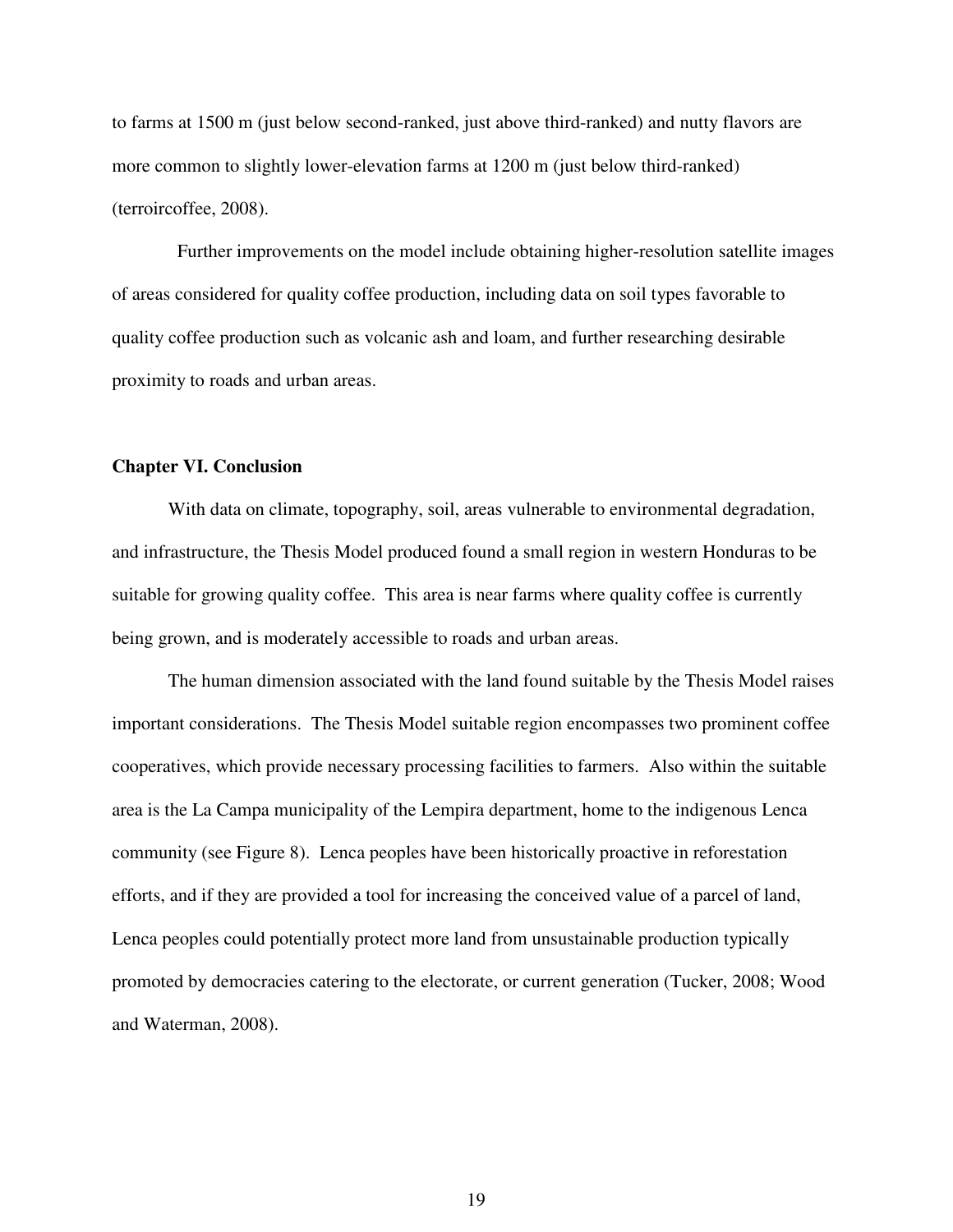This study will contribute to a better understanding of how GIS can increase the agricultural precision for a product that is essential to the Honduran economy and environment at a time when sun-coffee constitutes 35 percent of statewide coffee production (tufts.edu, 2008). Also, this model suggests that Honduras has the potential to develop and benefit from an online marketing tool such as GeoCafe. The value of online marketing tools such as GeoCafe is evidenced by the fact that Costa Rican and Guatemalan coffee trades at about a seven percent premium over Honduran coffee (U.S. Embassy, 2008).The thesis model and COE models serve as prototypical models for tools which could aid international development programs such as the QCP, state programs such as IHCAFE, small-scale producers, and retailers in promoting Honduran quality coffee production, thereby increasing economic resilience for small-scale farmers.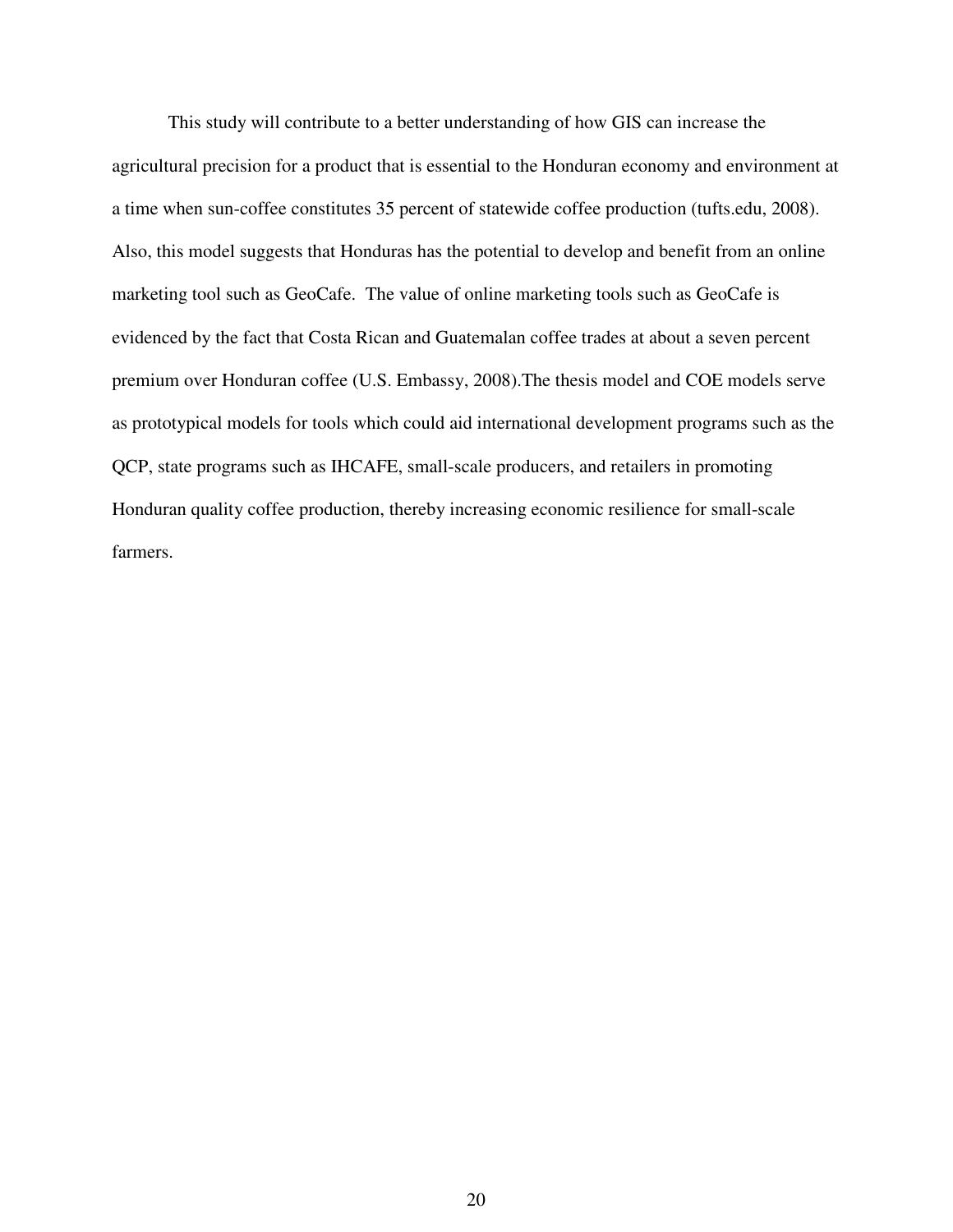#### **References**

- Aronoff, Stan, Ed. "Statewide Groundwater-Vulnerability Assessment in Nebraska Using the DRASTIC/GIS Model." Geocarto International 2 (1991): 51-58.
- Black Gold. Dir. Mark & Nick Francis. Fulcrum Productions, 2006.
- CIESIN. Downloadable Data. 2008. Columbia University Earth Institute. http://www.ciesin.columbia.edu/
- Cup of Excellence. Country Programs. 2008. CommoditiesOne Enterprise Portal. < http://cupofexcellence.org/CountryPrograms/Honduras/>.
- Daniels, Stephanie and Seth Petchers. "The Coffee Crisis Continues." oxfamamerica.org. 2005. OXFAM. March 2009.<http://www.oxfamamerica.org/newsandpublications/publications /research\_reports/crisis\_continues/crisis\_continues\_summary.pdf>.
- ESRI. GeoCommunity. 2007. MindSites Group, LLC. <http://data.geocomm.com/catalog/HO/group103.html>
- Foundation Directory Online. The Foundation Center. 2008. <http://0-fconline.fdncenter.org.library.unl.edu/welcome.php>
- Google Earth. 2009. Terra Metrics. 17 February 2009.
- "International Coffee Marketing and Certification Aided with GIS." Esri.com Winter 2003-2004 < http://www.esri.com/news/arcnews/winter0304articles/internationalcoffee.html>.
- "Honduras." britannica.com. 16 November 2008 <http://www.britannica.com/EBchecked/topic/270769/Honduras/40954/Climate>
- Illy, Andrea & Rinantonio Vianni. Espresso Coffee  $2<sup>nd</sup>$  ed. Illycaffe s.p.a.., 1995; Oxford.
- Larson, Anne. "Honduras Country Case Study." rightsandresources.org. 7 February 2008 < http://www.rightsandresources.org/documents/files/doc\_941.pdf>
- Ligmann-Ziellinska, A., R.L. Church & P. Janowski. "Spatial optimization as a generative technique for sustainable multiobjective land-use allocation.' International Journal of Geographical Information Science 22.6-7 (2008): 601-622.
- NOAA Satellite and Information Service. National Climatic Data Center. 2008. <http://www7.ncdc.noaa.gov/CDO/cdoselect.cmd?datasetabbv=GSOD>

Obermeyer, Nancy J. & Jeffrey K. Pinto. Managing Geographic Information Systems.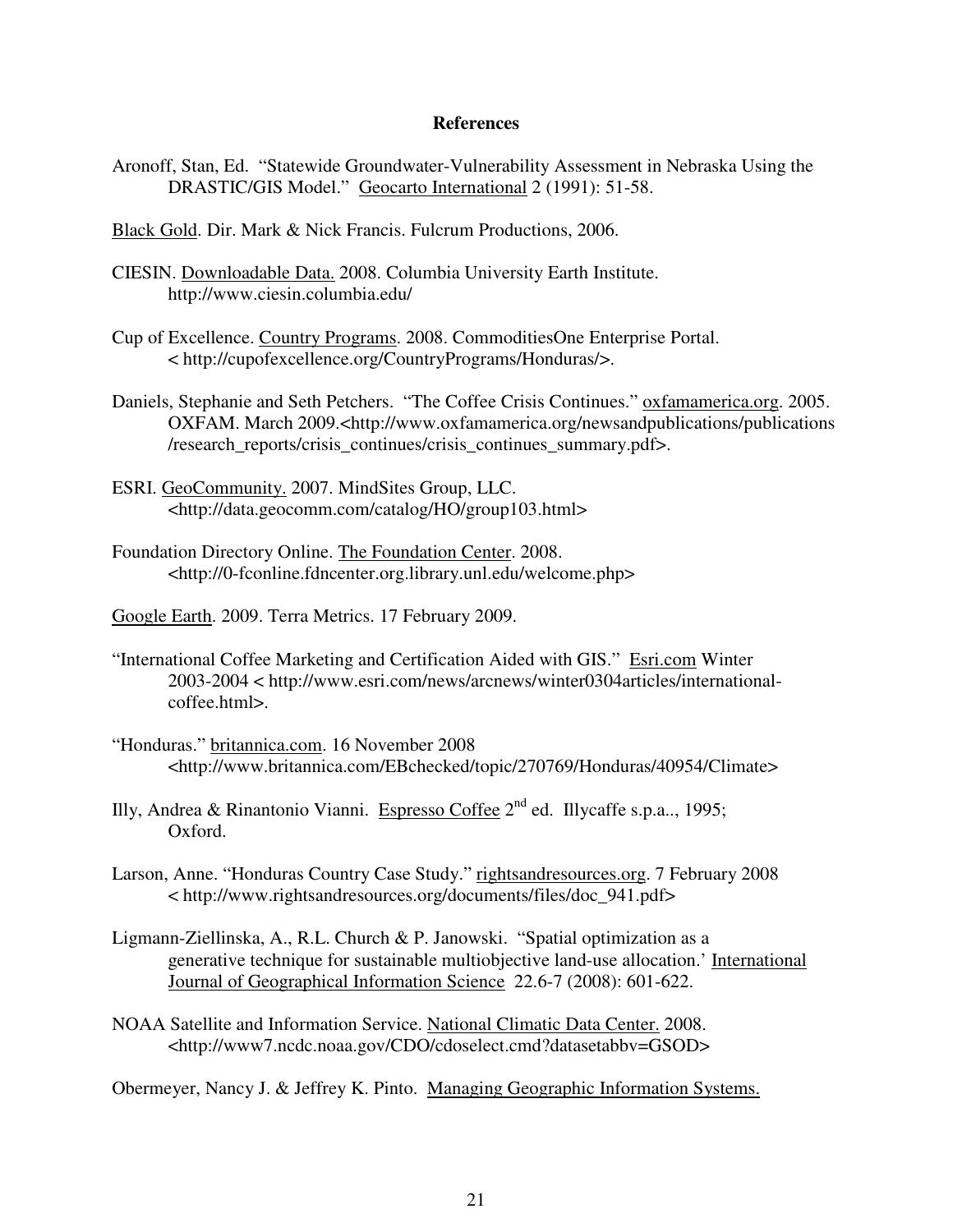New York: Guilford Press, 1994.

- Osgood, Dr. Robert. "A Family Album: Getting to the Roots of Coffee's Plant Heritage." Roast November-December 2007:37-50.
- "Soil Erosion in Honduras." tufts.edu. 16 November 2008 http://ocw.tufts.edu/data/32/374546.pdf
- Tucker, Catherine M. Changing Forests. Bloomington: Springer Science, 2008.
- "The Long Road to Quality Coffee." terroircoffee.com. 19 November 2008 <http://terroircoffee.com/content/view/260/>.
- U.S. Department of Interior & U.S. Geological Service. USGS Seamless Server. December 2008. < http://seamless.usgs.gov/index.php>.
- U.S. Embassy. "Making More from a Hill of Beans." February 2008 Report: Marcala Coffee. Tegucigalpa, 2008.
- USGS. "GeoCafe." edcintl.cr.usgs.gov. 2005. Earth Observation Resource and Science (EROS). 22 March 2009. <http://edcintl.cr.usgs.gov/ip/geocafe/qcp.php>.
- Wood, Paul M. & Laurel Waterman. "Sustainability Impeded: Ultra Vires Environmental Issues." Environmental Ethics. 30.2 (2008): 159-174.
- World Soil Information. ISRIC Soil Data. 2008. Wageningen University and Research Center. < http://www.isric.org/>.